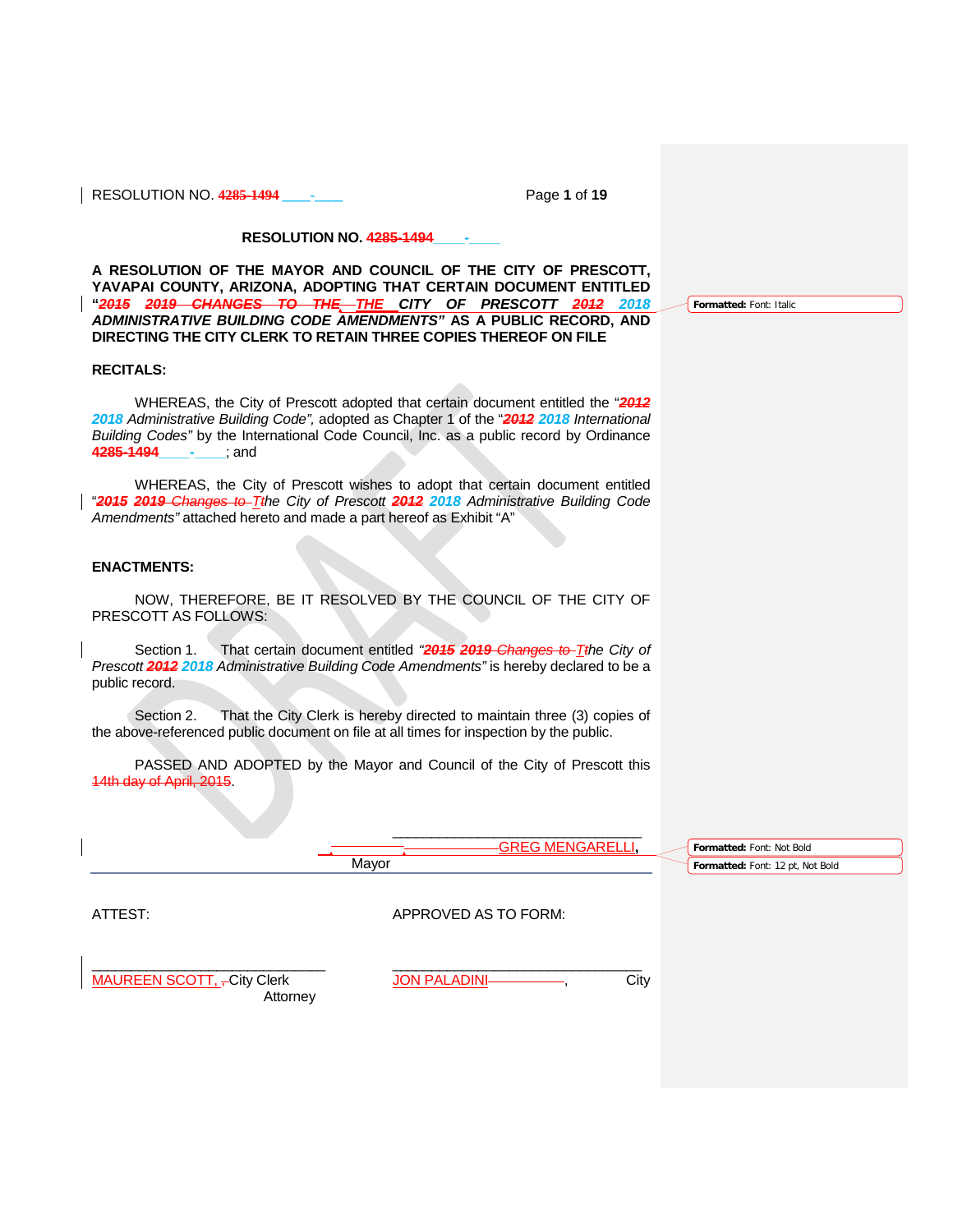

# **Exhibit "A"**

### **PART I ADOPTION**

That Ordinance 4285-1494 is hereby repealed in its entirety and a new administrative code pertaining to all aspects of construction is adopted to read as follows:

## *2015 2019* **CHANGES TO THE CITY OF PRESCOTT** *2012 2018* **ADMINISTRATIVE BUILDING CODE AMENDMENTS**

There is hereby adopted by reference, that certain document known as Chapter 1 Scope and Administration of the International Codes, *2012 2018* Edition, as published by the International Code Council. Said document is hereby amended and adopted as the *2015 2019* Changes to Tthe *2012 2018* Administrative Building Code for the City of Prescott for regulating and governing the conditions and maintenance of all property, buildings and structures; by providing the standards for supplied utilities and facilities and other physical things and conditions essential to ensure that structures are safe, sanitary and fit for occupation and use; and the condemnation of buildings and structures unfit for human occupancy and use and the demolition of such structures as herein provided; providing for the issuance of permits and collection of fees therefore; and each and all of the regulations, provisions, penalties, conditions, and terms of the various Technical Codes and Ordinances. Providing procedures for enforcement thereof; providing the severability of each and all conditions and terms of the "*2015 2019 Changes to Tthe City of Prescott 2012 2018 Administrative Building Code*" are hereby referred to, adopted, and made a part hereof as set forth herein, excepting such portions as are hereinafter deleted, modified or amended.

# **CHAPTER 1 - ADMINISTRATION**

## **SECTION 101 – GENERAL**

**SECTION 101.1 –** Title is deleted in its entirety and revised to read as follows:

**101.1 – Title.** These regulations shall be known as the "*2015 2019* Changes to Tthe City of Prescott *2012 2018 Administrative Building Code Amendments*

**SECTION 101.2 – Scope** is hereby amended by deletion of Exceptions and insertion of new Exceptions to read as follows:

## **101.2 – Scope.**

**Exceptions**. Except as specifically limited or exempted, this code and the technical codes shall apply to all construction within the city limits of Prescott.

1. Federal Land. Private development on Federal land shall be exempted.

- 2. Indian Tribal Land shall be exempted.
- 3. Any land covered by ARS statutes (school) shall be exempted.

**SECTION 101.4 – Referenced codes** is hereby deleted in its entirety and revised to read as follows:

**101.4 – Referenced codes.** The technical codes listed in Sections 101.4.1 through 101.4.12 and referenced elsewhere in this code as adopted by City of Prescott shall be considered part of the requirements of this code to the prescribed extent of each such reference.

**SECTION 101.4.1 – Gas Code** is hereby deleted in its entirety and revised to read as follows: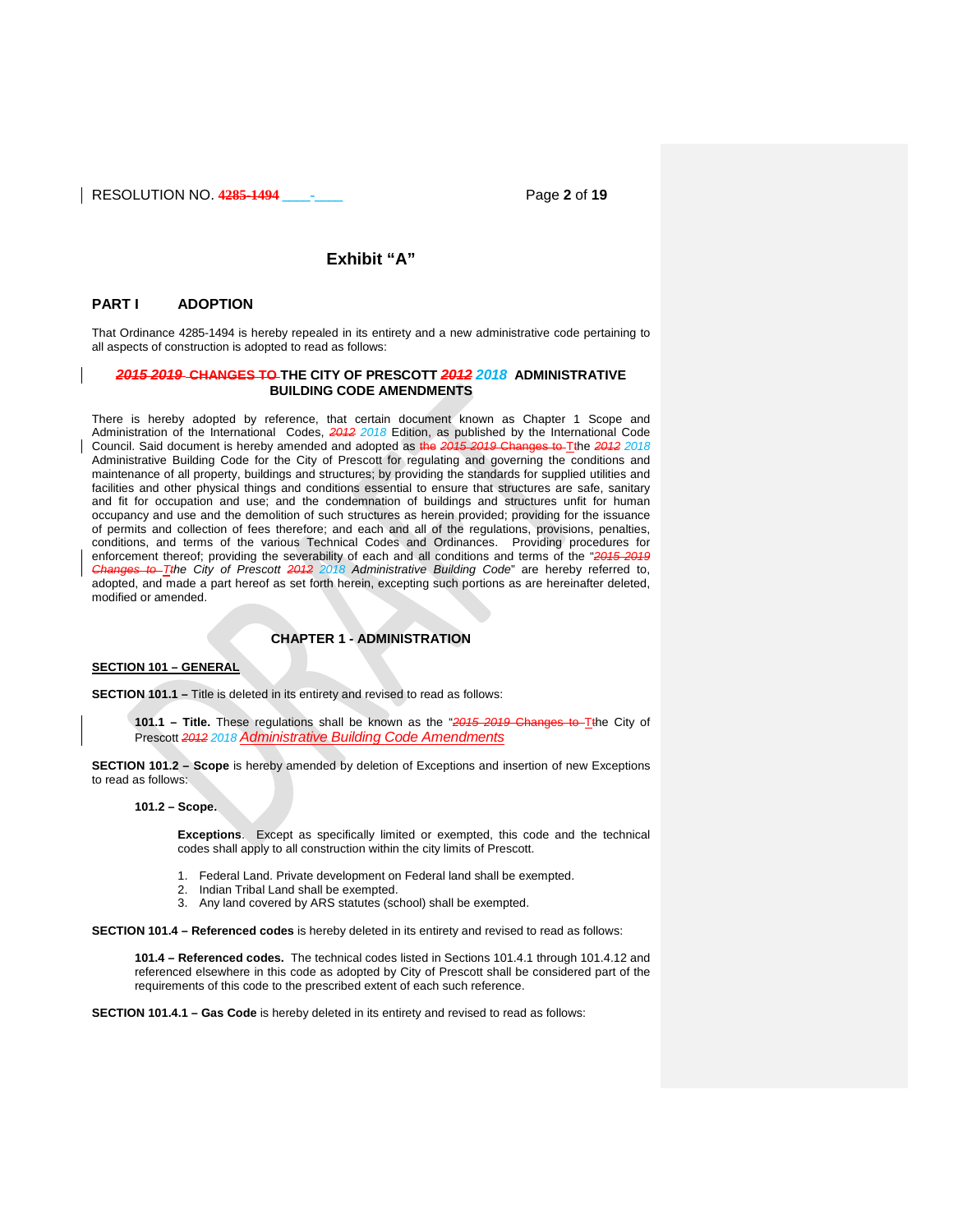## RESOLUTION NO. **4285-1494 \_\_\_\_-\_\_\_\_** Page **3** of **19**

**101.4.1 – Gas Code.** The provisions of the *2012 2018* Edition of the "International Fuel Gas Code" shall apply to the installation of gas piping from the point of delivery, gas appliances and related accessories as covered in this code. These regulations apply to gas piping systems extending from the point of delivery to the inlet connections of appliances and the installation and operation of residential and commercial gas appliances and related of residential and commercial gas appliances and related accessories.

**SECTION 101.4.2 – Mechanical Code** is hereby deleted in its entirety and revised to read as follows:

**101.4.2 – Mechanical Code.** The provisions of the *2012 2018* Edition of the "International Code" shall apply to the installation, alterations, repairs and replacement of mechanical systems, including equipment, appliances, fixtures, fittings and/or appurtenances, including ventilation heating, cooling, air conditioning and refrigeration systems, incinerators heating, cooling, air conditioning and refrigeration systems, incinerators<br>d systems. and other energy-related

**SECTION 101.4.3 – Plumbing Code** is hereby deleted in its entirety and revised to read as follows:

**101.4.3 –Plumbing Code.** The provisions of the *2012 2018* Edition of the "International Plumbing Code" shall apply to the installation, alterations, repairs and replacement of plumbing systems, including equipment, appliances, fixtures, fittings and appurtenances, and where connected to a water or sewage system and all aspects of a medical gas system.

**SECTION 101.4.4 – Property maintenance** is hereby deleted in its entirety and revised to read as follows:

**101.4.4 – Property maintenance.** The provisions of the *2012 2018* Edition of The International Property Maintenance Code shall apply to existing structures and premises equipment and facilities; light, ventilation, space heating, sanitation, life and fire safety hazards; responsibilities of owners, operators and occupants; and occupancy of existing premises and structures. The provisions of the *2012 2018* Edition of the "International Existing Building Code" shall apply to the repair, alteration, change of occupancy, and relocation of existing buildings. The provisions of the *2012 2018* Edition of the "International Property Maintenance Code" shall also apply to detached one and two family dwellings and multiple single-family dwellings (townhouses) and their accessory structures.

**SECTION 101.4.5 - Fire <b>PreventionCode** as amended by The City of Prescott Fire Department

**101.4.5 – Fire PreventionCode.** The provisions of the amended and adopted *2012 2018* Fire Codes, as enforced by the City of Prescott Fire Department.

**SECTION 101.4.6 – Energy Code** is hereby deleted in its entirety and revised to read as follows:

**101.4.6 – Energy Code**. The provisions of the *2012* Edition of the "International Energy Conservation Code" shall apply to all matters governing the design and construction of buildings for energy efficiency. The provisions of the *2012* Editions of the "International Energy Conservation Code" shall also apply to detached one-and-two family dwellings, multiple single family dwellings (townhomes), their accessory structures and commercial projects.

**SECTION 101.4.7 – Residential Code** is hereby added as a new section to read as follows:

**101.4.7 – Residential Code.** The provisions of the *2012 2018* Edition of the "International Residential Code" shall apply to the construction, alteration, movement, enlargement, replacement, repair, equipment, use and occupancy, location, removal and demolition of detached one- and two-family dwellings and multiple single-family dwellings (townhouses) and their accessory structures.

**SECTION 101.4.810 – Building Code** is hereby added as a new section to read as follows: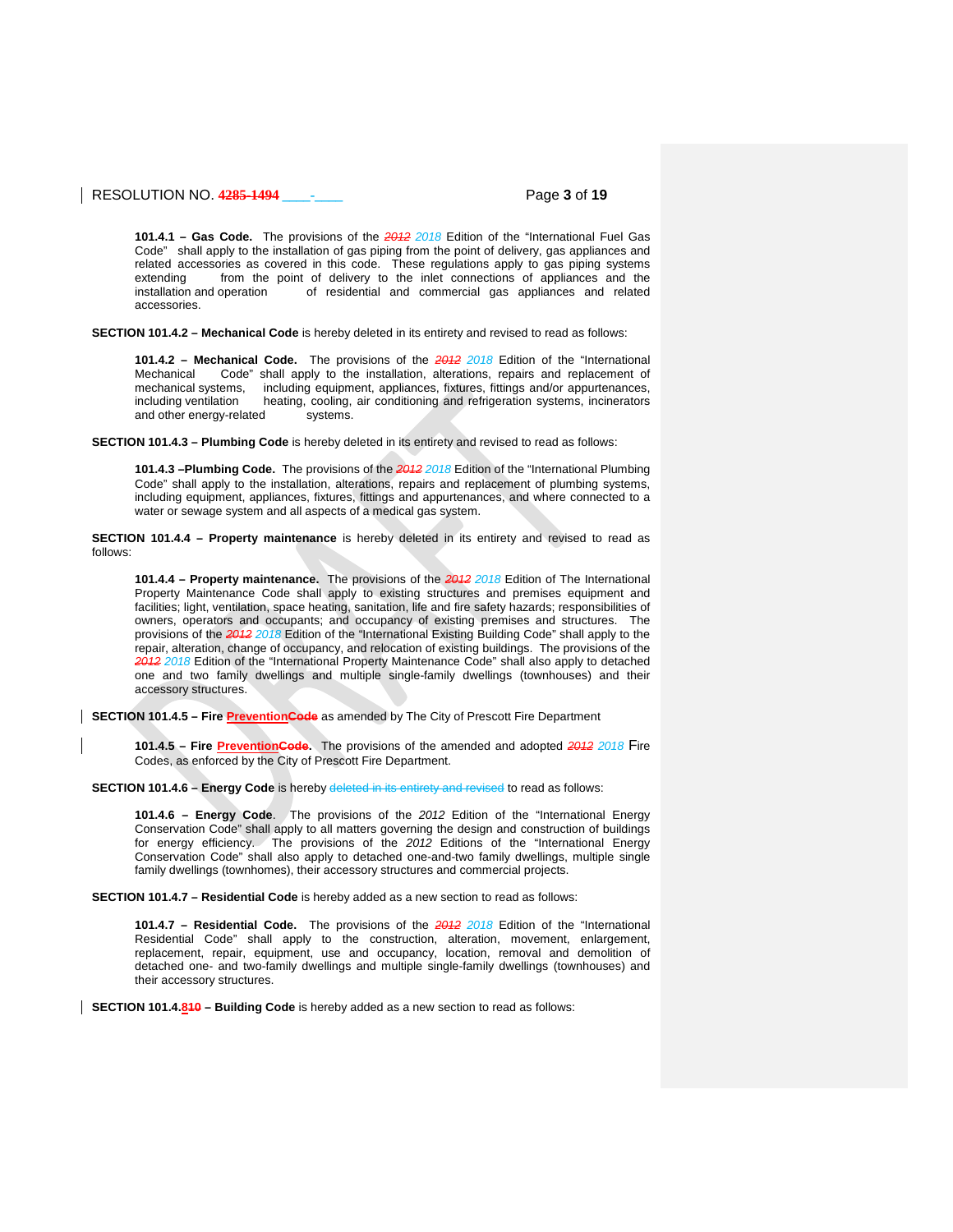## RESOLUTION NO. **4285-1494 \_\_\_\_-\_\_\_\_** Page **4** of **19**

**101.4.810 – Building Code.** The provisions of the *2012 2018* Edition of the "International Building Code" shall apply to the construction, alteration, movement, demolition, enlargement, replacement, relocation, repair, equipment, use and occupancy, location, maintenance or any appurtenance connected or attached to such building or structures.

**SECTION 101.4.911 – Existing Building Code** is hereby added as a new section to read as follows:

**101.4.911 – Existing Building Code.** The provisions of *2012 2018* edition "Existing Building Code" shall apply to repair, change of occupancy, and relocation of existing buildings and structures.

**SECTION 101.4.102 – Electrical** is hereby added as a new section to read as follows:

**101.4.102 – Electrical.** The provisions of the *2011 2017* Editions of the "National Electrical code" shall apply to the installation of electrical systems, including alterations, repairs, replacement, equipment, appliances, fixtures, fittings and appurtenances thereto for commercial and regional projects as required. Residential structures use Chapters 34 through 40 of the "International Residential Code for One- and Two- Family Dwellings".

**SECTION 101.4.113 – Urban Wildland Code** as amended by The City of Prescott Fire Department

**101.4.113 – Urban Wildland Code.** The provisions of adopted 'Urban Wildland Codes' as enforced by the City of Prescott Fire Department.

### **SECTION 102 – APPLICABILITY**

**SECTION 102.3 – Application of references** is hereby amended by addition of the following Exception to read as follows:

### **102.3 – Application of references.**

**Exception:** Where enforcement of a code provision would violate the conditions of the listing of the equipment or material, the conditions and use, of the listing and the manufacturer's installation instructions shall be determined by the Chief Building Official or his/her designee.

**SECTION 102.4 – Provisions in referenced codes and standards** is hereby amended by addition of the following exception to read as follows:

### **102.4.1 – Conflicts.**

**Exception:** Where enforcement of any code provision would violate the conditions of approved listings of equipment or material, the conditions and use, of the listing and the manufacturer's installation instructions of listed equipment or material shall be determined by the Chief Building Official or his/her designee.

### **102.4.2 – Provisions in referenced codes and standards.**

**Exception:** Where enforcement of any code provision would violate the conditions of approved listings of equipment or material, the conditions and use, of the listing and the manufacturer's installation instructions of listed equipment or material shall be used and reviewed by the Chief Building Official or his/her designee.

**SECTION 102.7 – Additions, Alterations or Repairs** is hereby added as a new section to read as follows:

**102.7 – Additions, Alterations or Repairs.** Additions, alterations or repairs to any structure or mechanical, plumbing, fuel gas or electrical systems shall conform to the requirements for the structure or system without requiring the existing structure or system to comply with all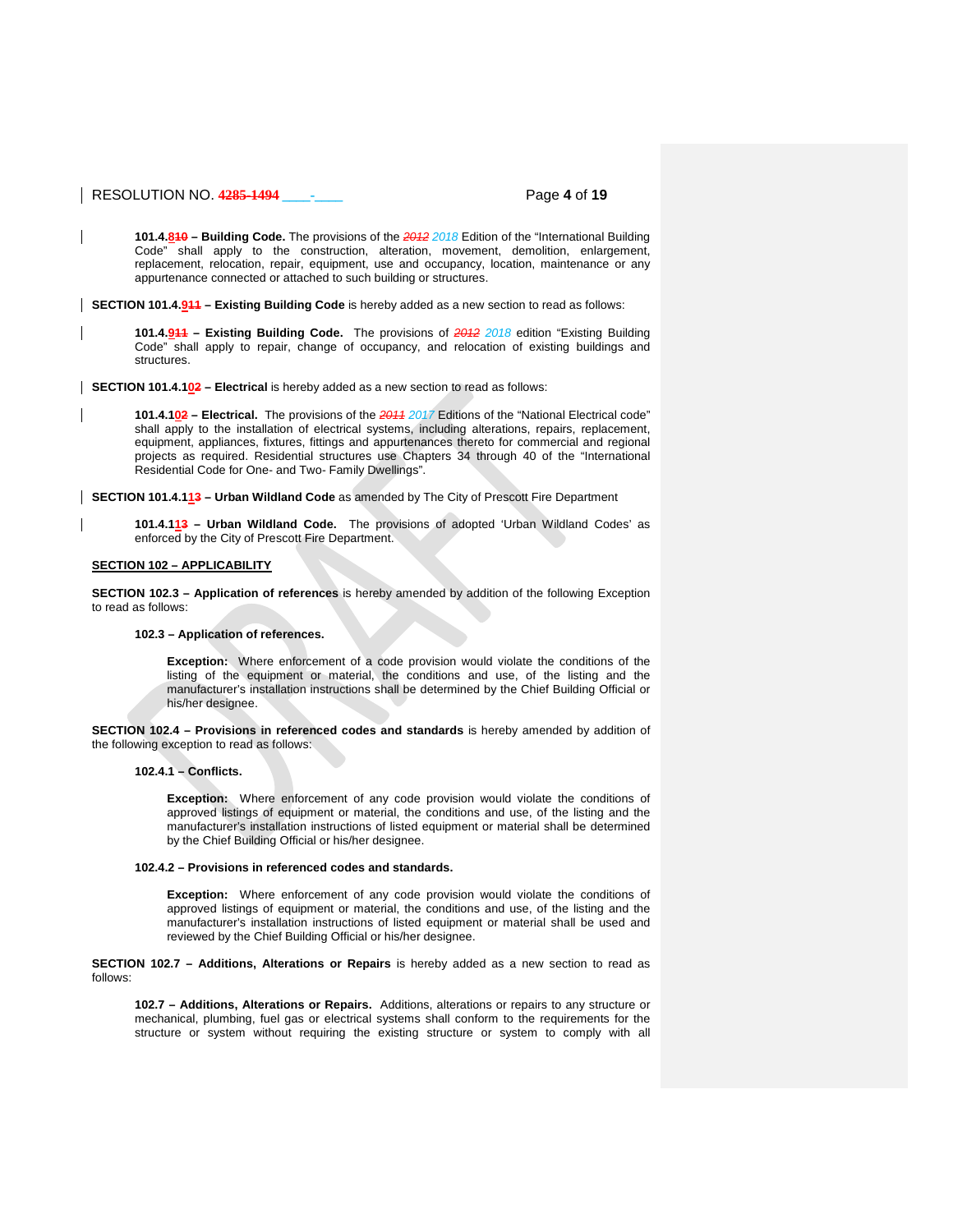## RESOLUTION NO. **4285-1494 \_\_\_\_-\_\_\_\_** Page **5** of **19**

requirements of this code, unless otherwise stated. Additions, alterations or repairs shall not cause an existing structure to become unsafe, hazardous, overloaded or adversely affect the performance of the structure or any system in or connected to the structure.

**SECTION 102.8– Change in Occupancy** is hereby added as a new section to read as follows:

**102.8 – Change in Occupancy.** It shall be unlawful to make any change in the occupancy of any structure which will subject the structure to any special provisions of this code applicable to the new occupancy without approval from The City of Prescott. The Chief Building Official shall certify that such structures meets the intent of the provisions of the law governing building construction for the proposed new occupancy and that such a change of occupancy does not result in any hazard to the public health, safety or welfare.

**SECTION 102.9– Moved Structures** is hereby added as a new section to read as follows:

**102.9 – Moved Structures.** Except as determined by section 102.7, plumbing, fuel gas, mechanical, electrical systems and thermal envelopes that are a part of structures moved into or within the jurisdiction shall comply with provisions of the code for new installations.

**SECTION 102.10– Maintenance** is hereby added as a new section to read as follows:

**102.10 – Maintenance.** Mechanical, Plumbing, Fuel Gas and Electrical systems, both existing and new, and parts thereof shall be maintained in proper operational condition in accordance with the original design and in a safe and sanitary condition. Devices or safeguards which are required by this code shall be maintained in compliance with the code addition under which they were installed. The owner or the owner's designated agent shall be responsible for maintenance of all systems. To determine compliance with this provision, the Chief Building Official shall have the authority to require a system to be inspected.

**SECTION 102.11 – Guideline Manuals** is hereby added as a new section to read as follows:

**102.11 – Guideline Manuals.** Guideline manuals as published by the International Code Council, Inc. and The National Fire Protection Association, Inc. as commentaries, handbooks, inspection guides, plan review guides, training manuals and other such reference publications may be used by the Chief Building Official as guidance to provide alternative approaches to achieve compliance and interpretations of the adopted codes and the technical codes.

**SECTION 102.12 – Definitions** is hereby added as a new section to read as follows**:**

**102.12 – Definitions.** For the purpose of this code, certain terms, phrases, words and their derivatives shall be construed as specified in this section. The definition within the specific adopted technical codes shall be construed to apply to that code. Where terms are not defined through the methods authorized by this section, such terms shall have the ordinarily accepted meaning such as the context implies. Webster's current New International Dictionary of the English Language, Unabridged, shall be considered as providing ordinarily accepted meaning.

**ADDITION –** An extension or increase in floor area or height of a building or structure.

**ADMINISTRATIVE BUILDING CODE –** The City of Prescott Administrative Building Code, as set forth within Ordinance 4928-1466, as adopted by this jurisdiction.

**ALTER** or **ALTERATION –** Any construction or renovation made to an existing structure.

**APPROVED –** Acceptable use or condition to the Chief Building Official or authority having jurisdiction.

**APPROVED AGENCY –** An established and recognized agency regularly engaged in conducting tests or furnishing inspection services, when such agency has been approved by the Chief Building Official.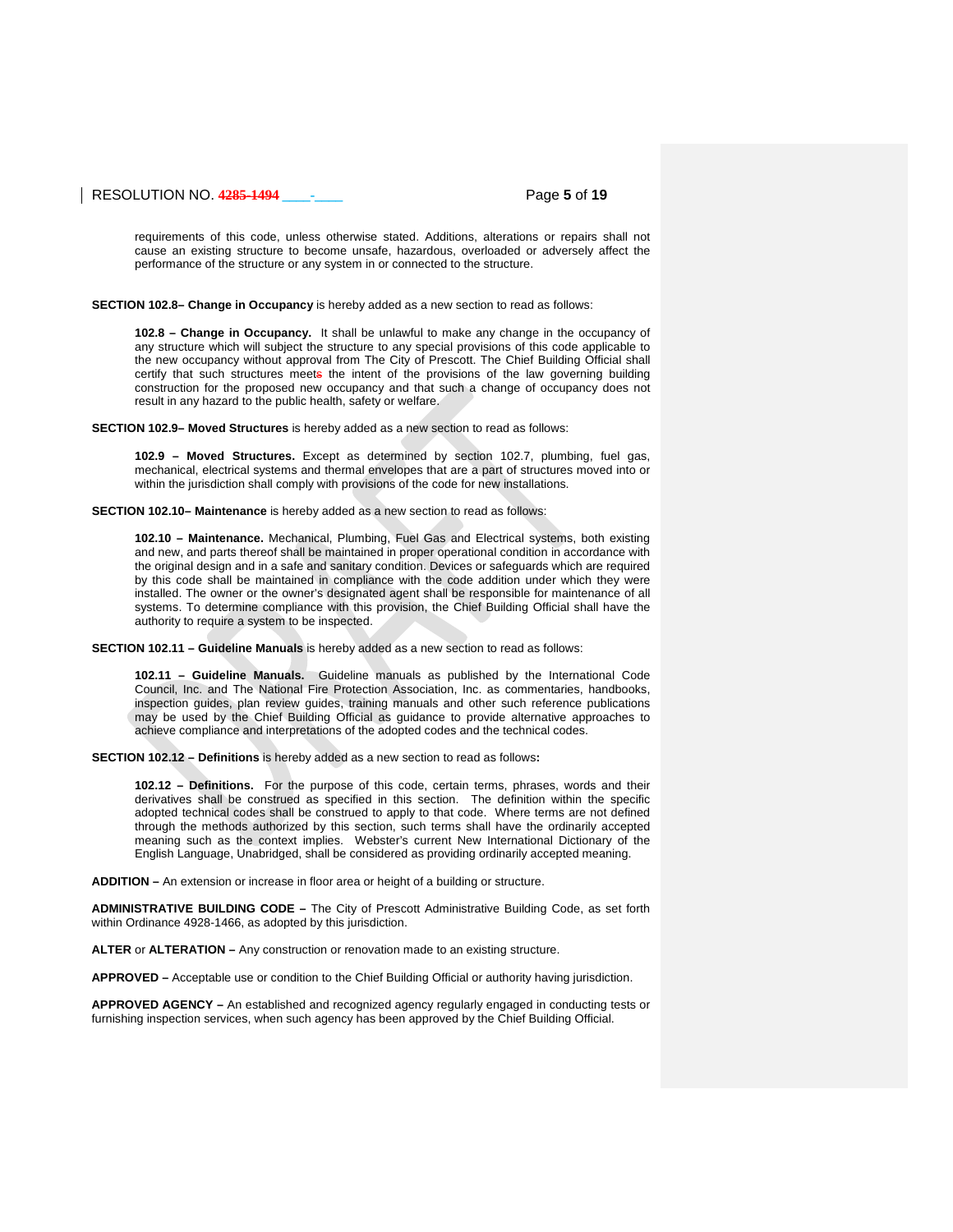### RESOLUTION NO. **4285-1494 \_\_\_\_-\_\_\_\_** Page **6** of **19**

**BASEMENT, UNFINISHED –** An unheated portion or area not intended or approved as a habitable space. There will be no other framing for interior walls other than that which is needed for structural support. The area will not be insulated other than the floor/ceiling separation and required *2012 2018* Energy Code separations. The ceiling height shall be 6 feet 8 inches minimum clearance except under beams, girders, ducts or other obstructions where the clear height may be less than 6 feet 4 inches. No slabs are to be poured. Mechanical room shall be separated from basements and crawl spaces and considered as habitable spaces. Any heated spaces will be considered "finished" and constructed to comply with the applicable codes. Unfinished basements must also conform to section E3901.9, E3902.5 and E3903.4 of the International Residential Code for the minimal electrical requirements.

**BED AND BREAKFAST -** A dwelling unit, with a host or host family residing therein, where members of the public are lodged for compensation, with a morning meal provided as part of the normal charge for said room. 10 or fewer occupant load is an R-3, 11 or over occupant load is and R-1

**BEDROOM –** A separated room intended for sleeping that may or may not contain a closet in residential use. Occupancy in an R-3 will be based on two persons per bedroom, plus one person for every additional 120 sq. ft. after the first 120 sq. ft. per bedroom.

**BOARDING HOUSE -** A dwelling unit in which sleeping accommodations are provided, for any type consideration whatsoever, for 3 or more persons not members of the resident family, provided not more than 5 rooms in such building or apartment are used for such purpose. 10 or fewer occupant load is an R-3, 11 or over occupant load is and R-1

**BUILDING –** Any structure used or intended for supporting or sheltering any use or occupancy.

**BUILDING CODE –** The International Building Codes as published by the International Code Council, as adopted by this jurisdiction.

**BUILDING, EXISTING –** Any building or structure erected and approved by the City of Prescott prior to the adoption of this code, or one for which a legal building permit has been issued and completed.

**BUILDING OFFICIAL –** The officer or other designated authority charged with the administration and enforcement of these Building codes, or his/her duly authorized representative, also known as the Chief Building Official.

**CABLE RAILS** – Cable rails shall comply with Sections 1013.1 through 1013.3 of the *2012 2018* IBC and the cables shall be a minimum of 1/4 inch (6.4 mm) in diameter and, the cable shall be spaced no more than 2 ½ inches (63.5 mm) apart and, the cables shall be fully tensioned and, stays shall be placed no more than 4' apart.

**CARPORTS –** A covered structure intended for parking of a vehicle that is open on at least two sides. Each of the 2 open sides must be open a minimum of 50% or more of the area of the wall.

**CONDOMINIUM -** An estate in real property consisting of an undivided interest in common in a portion of a parcel of real property, together with a separate interest in air space in a residential or commercial complex located on such real property. Condominium may include cluster housing or semi-detached housing. In addition, a condominium may include a separate interest in other portions of such real property, such as common area.

**COMMERCIAL PROJECTS –** Any commercial buildings, industrial buildings, assembly use buildings and multi-family residential structures not defined as a townhome or greater than a one- of two- family residence or any commercial occupancy as determined by the Chief Building Official.

**CONGREGATE LIVING FACILITES -** A building or part thereof that contains *sleeping units* where residents share bathroom and or kitchen facilities. Non-Transient 12 or fewer occupant load is R-3, 13 or more occupant load is R-2. Transient, 10 or fewer occupant load is R-3, 11 occupant load or over is R-1.

**CRAWL SPACE –** Area under house that is Less than 6 feet 8 inches, not intended or approved to be habitable, with no Mechanical, plumbing or electrical originating in the space, and a dirt floor. Crawl space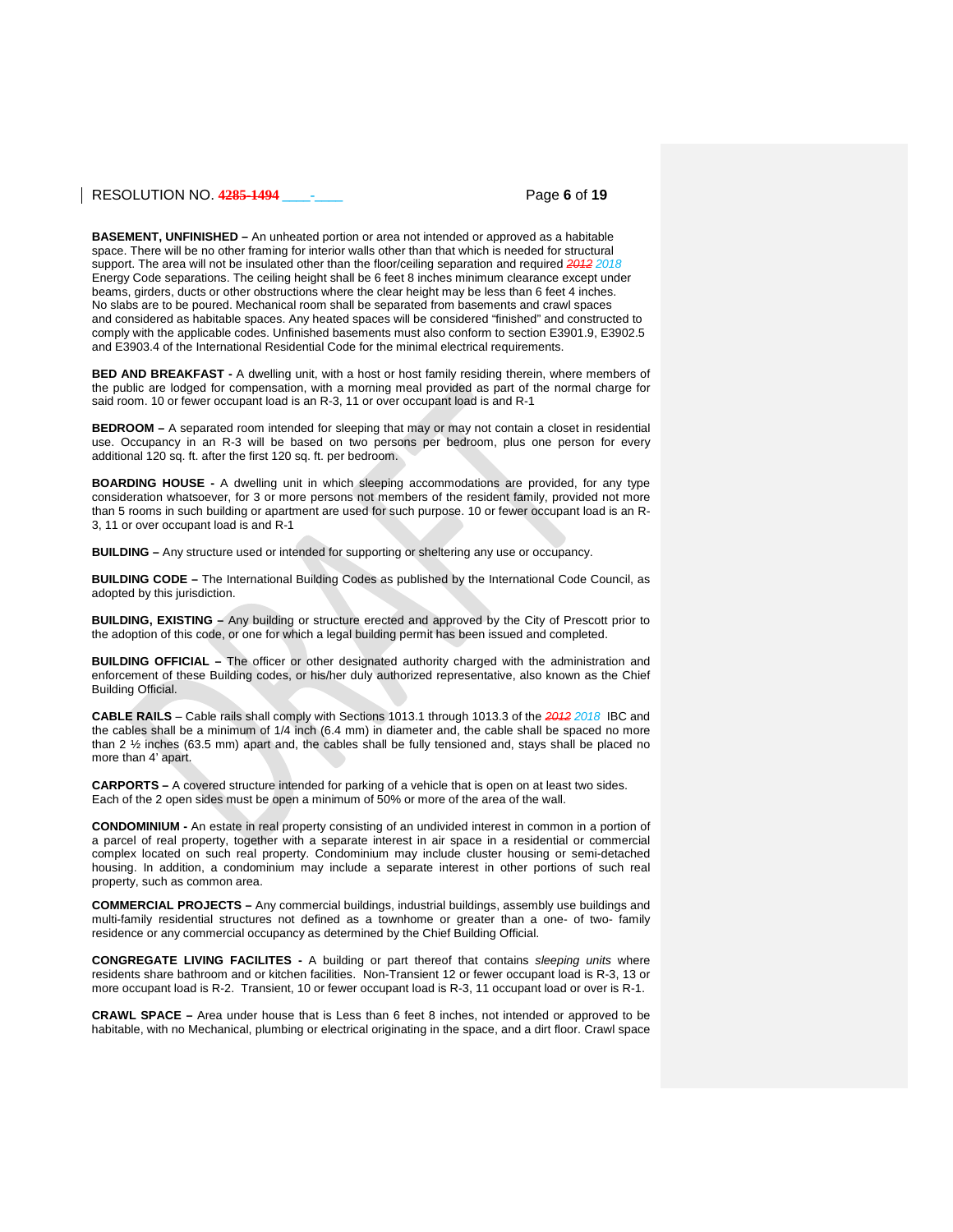## RESOLUTION NO. **4285-1494 \_\_\_\_-\_\_\_\_** Page **7** of **19**

must also conform to section E3901.9, E3902.5 and E3903.4 of the International Residential Code for the minimal electrical requirements only. Mechanical room shall be separated from basements and crawl space and considered as habitable spaces.

**DETACHED BUILDING / STRUCTURE -** A separate standalone structure that is separated from other structures on the same property without fire resistant constructed exterior walls with a physical separation that complies with the requirements of Section 503.1.2 and Table 602 of the Building Code, or Section R302 of the Residential Code, greater than 200 square foot and covered under the primary structure. No Physical attachments to other structures on the same property are permitted. This classification shall include, but not be limited to the following:

Casitas Gazebos Storage sheds **Garages** Green houses Ramadas **Barns** Shops

**DIRECTED CARE SERVICES.** Care, including personal care services, of residents who are incapable of recognizing danger, summoning assistance, expressing need, or making basic care decisions.

**ELECTRICAL CODE –** The National Electrical Code published by the National Fire Protection Association, as adopted by this jurisdiction.

**EXISTING BUILDING CODE –** The International Existing Building code and published by the International Code Council, as adopted by this jurisdiction.

**FUEL GAS CODE –** The International Fuel Gas Code, published by the International Code Council, as adopted by this jurisdiction.

**GRADING –** Any excavating, filling, or combination thereof for earthwork construction as covered within the grading ordinance as adopted by this jurisdiction.

**GUEST HOUSE, GUEST QUARTERS OR MOTHER-IN-LAW SUITE**- A unit or space designed with separate living, cooking, sleeping and/or bathing facilities. The structure must receive utilities from the main house. May not be rented separately from the house.

**JURISDICTION –** The governmental authority having jurisdiction that has adopted this code under due legislative authority.

**MECHANICAL CODE –** The International Mechanical Code published by the International Code Council, as adopted by this jurisdiction.

**MECHANICAL ROOM** – A room with slab and walls that encloses mechanical equipment. The ceiling height shall be 6 feet 8 inches minimum clearance except under beams, girders, ducts or other obstructions where the clear height may be less than 6 feet 4 inches. Area will be considered habitable space.

**OBSOLETE EQUIPMENT –** Mechanical, Electrical, Fuel gas and Plumbing equipment, fixtures, piping, electrical and ducts, must be removed from any roof, room or crawlspace when it has become obsolete and disposed of in a manner consistent with local codes and ordinances. This will include removing equipment, fixtures, piping, electrical and ducts no longer in use to the nearest shut-off, electrical junction, main trunk line, or panel location. Exception: that equipment deemed to be of historical significance, on a historical registry or with-in a historical district or considered a historical landmark as determined by the City of Prescott planning and zoning, or equipment 'safed' in place due to asbestos or other contaminates by an approved remediation company.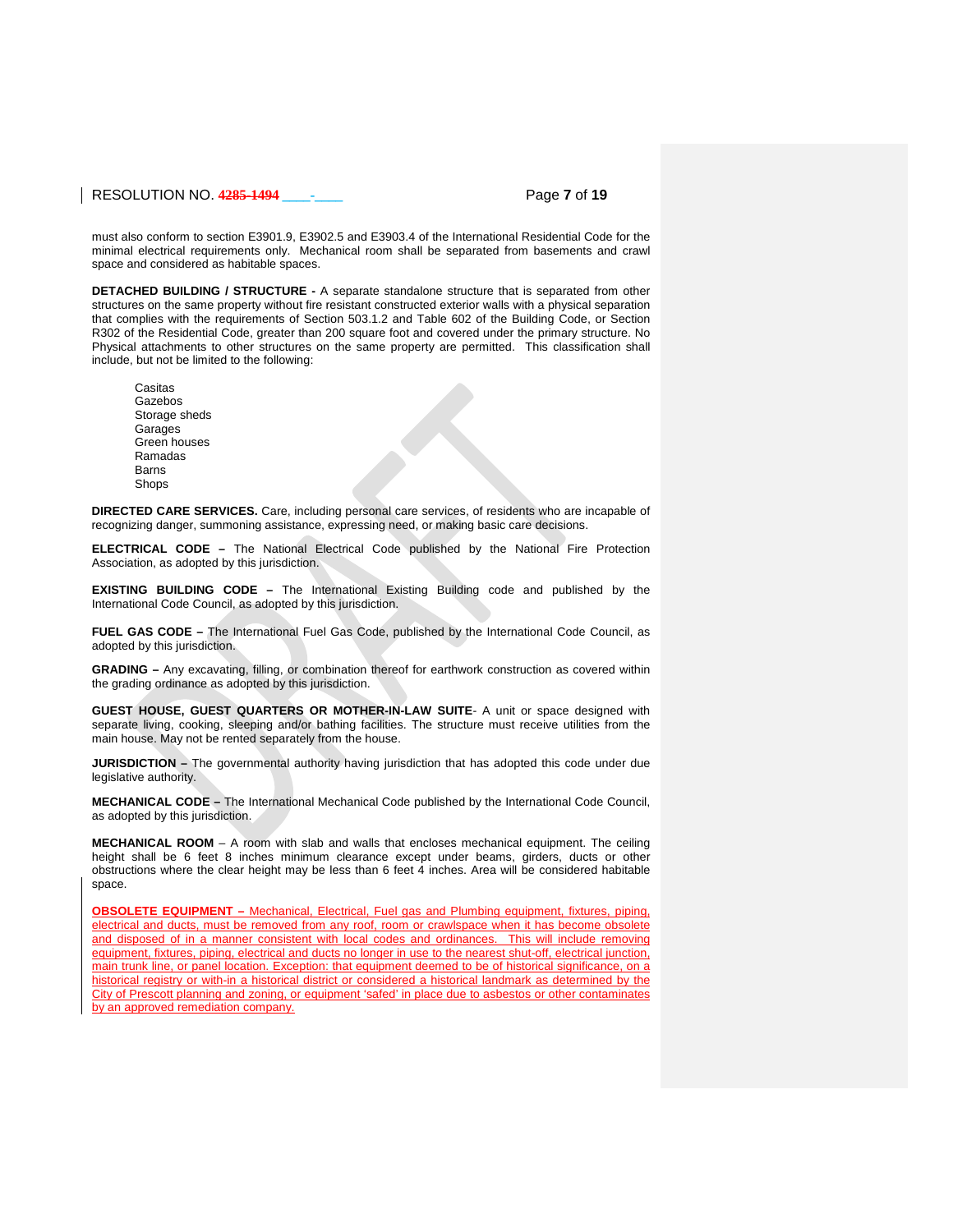## RESOLUTION NO. **4285-1494 \_\_\_\_-\_\_\_\_** Page **8** of **19**

**OCCUPANCY –** The purpose for which a structure, or part thereof, is used, approved or intended to be used in compliance with adopted code, as set by the Chief Building Official.

**OWNER –** Any person, agent, firm or corporation having a legal or equitable interest in the property.

**PERMIT –** An official document or certificate issued by the Authority Having Jurisdiction (AHJ) which authorizes performance of a specified activity.

**PERSON –** An individual, heirs, executors, administrators or assigns, and also includes a firm, partnership or corporation, its or their successors or assigns, or the agent of any of the aforesaid.

**PERSONAL CARE SERVICE.** Assistance with activities of daily living that can be performed by persons without professional skills or professional training and includes the coordination or provision of intermittent nursing services and the administration of medications and treatments.

**PLUMBING CODE –** The International Plumbing Code, published by the International Code Council, as adopted by this jurisdiction.

**REMOTE BEDROOM** – A bedroom area that is detached from the main structure and used or intended for sleeping, also see Guest house for additional requirements.

**REPAIR –** The reconstruction or renewal of any part of an existing building, structure, system or building service equipment for the purpose of its maintenance, that may or may not require a permit.

**RESIDENTIAL CARE/ASSITED LIVING HOME** - A building or part thereof housing a maximum of 10 persons, excluding staff, on a 24-hour basis, who because of age, mental disability or other reasons, live in a supervised residential environment which provides supervisory, personal, or directed services. This classification shall include, but be limited to the following:

Alcohol and drug abuse centers Assisted living facilities Congregate care facilities Convalescent facilities Group homes Halfway houses Residential board and Custodial care facilities Social rehabilitation facilities

**RESIDENTIAL CODE FOR ONE - AND TWO-FAMILY DWELLINGS –** The International Residential Code for one- and two-family dwellings, published by the International Code Council, as adopted by this jurisdiction.

**SHALL –** The term, when used in this code, is to be construed as mandatory.

**SHELL STRUCTURE –** Structure where only the exterior of building is finished, Structure may not have utilities other than those required by the City of Prescott Fire department. The interior of the structure may not be occupied until additional permits are approved and certified for occupancy.

**SPECLATIVE WAREHOUSE** - A building designed for high piled combustible storage with-out a known type or commodity designation specified. Must be designed and built to the most restrictive warehouse designation.

**STRUCTURE –** That which is built or constructed, an edifice or building of any kind, or any piece of work artificially built up or composed of parts joined together in some definite manner that is to be used.

**SUPERVISORY CARE SERVICE.** General supervision, including daily awareness of resident functioning and continuing needs.

**TECHNICAL CODES –** Those codes adopted by this jurisdiction containing the provisions for design, construction, alteration, addition, repair, removal, demolition, use, location, occupancy and maintenance of all buildings and structures and building service equipment as herein defined.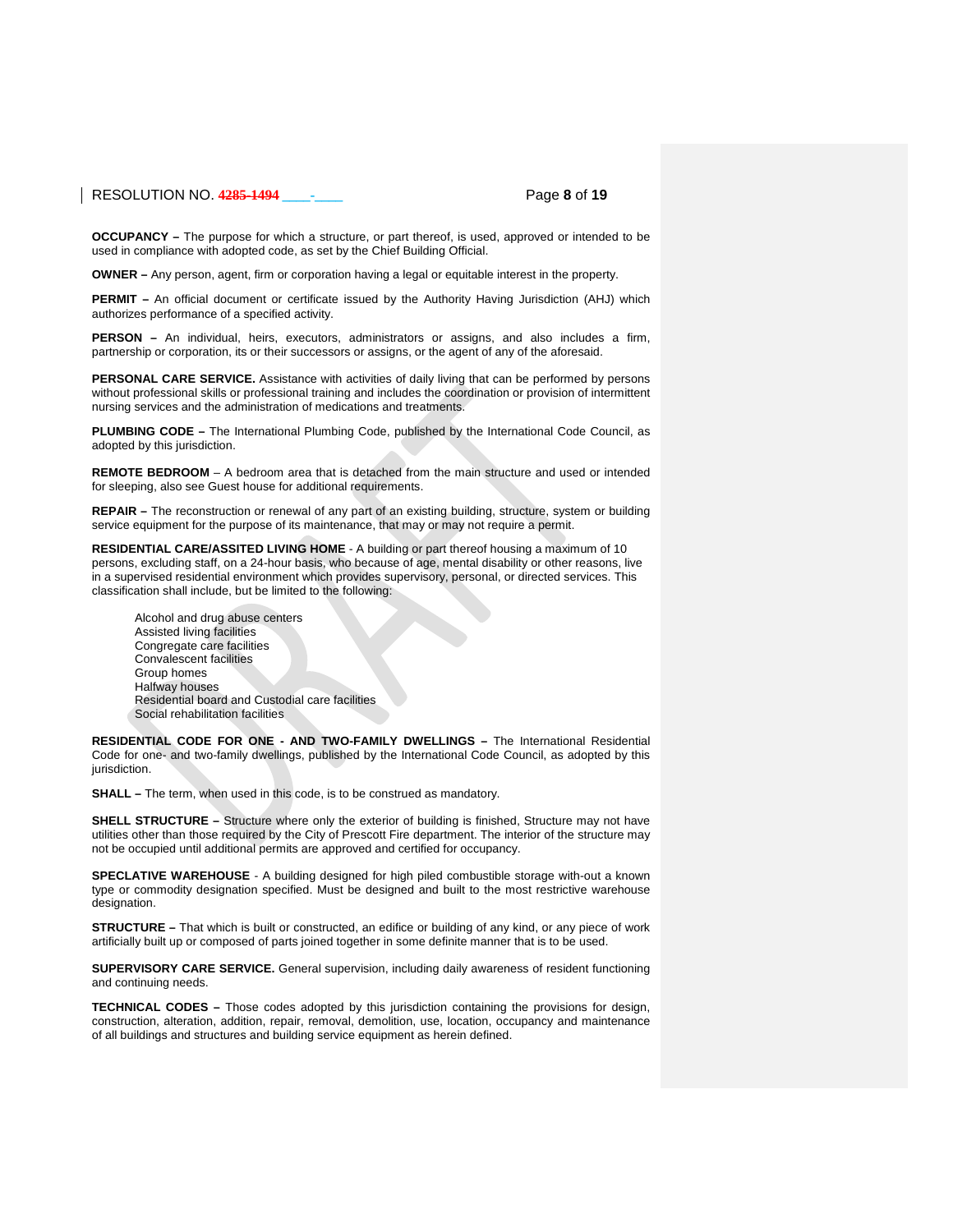## RESOLUTION NO. **4285-1494 \_\_\_\_-\_\_\_\_** Page **9** of **19**

**TOWNHOUSE(S) –** A single-family dwelling unit constructed in a group of three or more attached units in which each unit extends from the foundation to roof and with open space on at least two sides. Such are not more than three stories above grade plane in height with a separate means of egress to each unit.

**TRAILER (PARK MODEL) –** A park trailer built on a single chassis with the square footage between 320 to 400, mounted on wheels and designed to be connected to utilities necessary for operation of installed fixtures and manufactured to comply with ANSI A119.5 standards, except that it does not include recreational vehicles, travel trailers, campers or fifth wheel trailers.

**VALUATION** or **VALUE –**The total estimated cost to replace, repair, build, or erect any building and its building service equipment in kind, based on current construction costs.

**YURT/TENT** – Canvas structure erected for more than 14 days within any 365 days or that is rented will required to meet all life safety requirements.

### **SECTION 104 – DUTIES AND POWERS OF CHIEF BUILDING OFFICIAL**

**SECTION 104.3 Notices and Orders** is hereby deleted in its entirety and revised to read as follows:

**104.3 Notices and Orders.** The Chief Building Official or other appointed representatives, including but not limited to, inspectors, code enforcement officers, plans examiners and other employees, as directed by the Chief Building Official, shall issue all necessary notices or orders to ensure compliance with this code.

**SECTION 104.5** – **Identification** is hereby deleted in its entirety and revised to read as follows:

**104.5 – Identification**. The Chief Building Official and appointed deputies shall carry proper identification when inspecting structures or premises in the performance of duties under this code.

**SECTION 104.7 – Department records** is hereby amended by the revision of the first sentence to read as follows:

**104.7 – Department records.** The Chief Building Official shall keep and/or have access to official records of applications received, permits and certificates issued, fees collected, reports of inspections, and notices and orders issued.

**SECTION 104.10.1 – Flood Hazard Areas** as adopted by the jurisdiction.

## **SECTION 105 – PERMITS**

**SECTION 105.2 – Work exempt from permit** is hereby deleted in its entirety and amended to read as follows:

**105.2 – Work exempt from permit.** A permit shall not be required for the types of work in each of the separate classes of permits as listed below. Exemption from the permit requirements of this code shall not be deemed to grant authorization for any work to be done in violation of the provisions of any codes or any other laws or ordinances.

**NOTE: Work exempt from a permit pursuant to this section shall apply ONLY to Building Safety. Other City of Prescott regulatory agencies may have permit requirements for these exemptions.**

**Building permits.** A building permit shall not be required for the following: (All though zoning approval or a site plan may be required)

1. One-story detached accessory buildings on residential properties used as tool and storage sheds, garages, playhouses, and similar uses, provided the area does not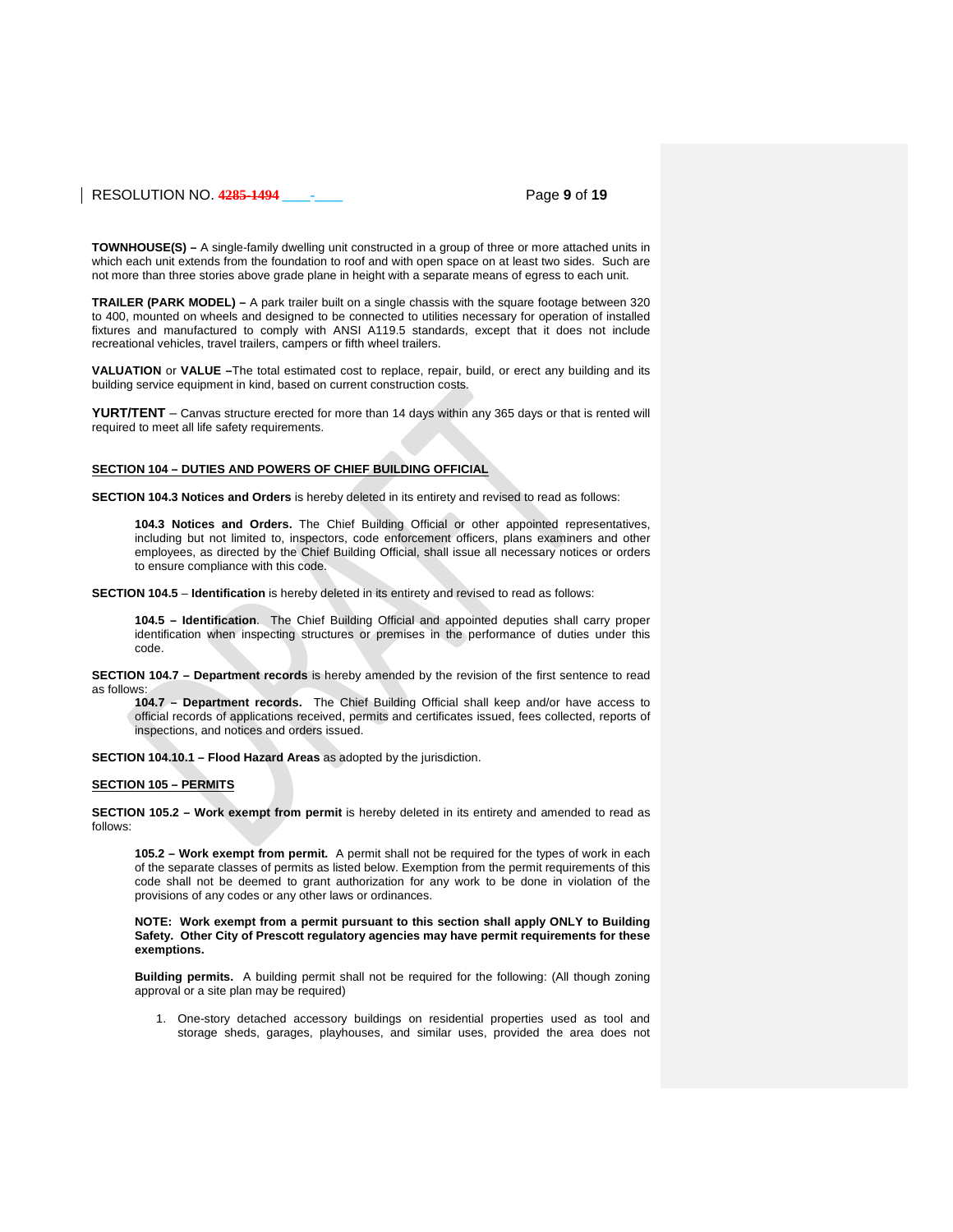## RESOLUTION NO. **4285-1494 \_\_\_\_-\_\_\_\_** Page **10** of **19**

exceed 200 square feet under roof or structural foot print. No plumbing, mechanical, and electrical to structure is allowed, the structure cannot be occupied.

- 2. Fences not over four six feet  $(64')$  high.
- 3. Oil derricks.
- 4. Movable cases, counters and partitions not over five feet nine inches (5'-9") high.
- 5. Retaining walls, which are not over  $Two$  feet  $(2^x)$  thirty two inches  $(32^y)$  in height, measured from the **bottom** top of the footing to the top of the wall.
- 6. Water tanks supported directly upon grade if the capacity does not exceed 5,000 gallons and the ratio of height to diameter or width does not exceed 2:1.
- 7. Decks, platforms, walks and driveways being uncovered, not exceeding 200 square feet in area, that are not more than 30 inches above grade at any point, are not over any basement or story below and which do not serve any egress door and is not attached to a structure.
- 8. Painting, papering, tiling, carpeting, cabinets, counter tops and similar finish work.
- 9. Temporary motion picture, television and theater stage sets and scenery where the public is not to attend.
- 10. Window awnings supported by an exterior wall of Group R, Division 3, and Group U Occupancies when projecting not more than fifty-four inches (54").
- 11. Prefabricated swimming pools as an accessory to a Group R, Division 3 Occupancy used only for single family uses that are less than 24 inches deep with walls, fences entirely enclosed the pool and the adjacent grade where the water capacity does not exceed 5,000 gallons and the pool is entirely above ground. Any electrical or water heating systems requires a separate permit.
- 12. Shade cloth structures constructed for nursery or agricultural purposes and not including service systems in residential uses only and square footage not to exceed 200 square foot.
- 13. Swings and other playground equipment accessory to one- and two-family dwellings.
- 14. Re-roofing (no sheathing replacement) for one and two family property. Exceptions: roofing in a historic house or district; structural curbing for equipment or building features.
- 15. Animal shades not to exceed 200 square feet under roof on residential properties. Any plumbing, mechanical, and electrical to structure will require a separate building permit.
- 16. Concrete flat work (driveways, walkways, and pads not to be used in connection with a structural component or building egress).

**Plumbing permits.** A plumbing permit shall not be required for the following:

- 1. The stopping of leaks in existing drain, soil, waste or vent pipes. Should any existing concealed trap, drain pipe, soil, waste or vent pipe become defective and it becomes necessary to remove and replace the same with new material, the same shall be considered as new work and a permit shall be procured and inspection made as provided in this code.
- 2. The clearing of stoppages or the repairing of leaks in; existing pipes, valves or fixtures, the removal and reinstallation of water closets, and fixtures provided such repairs do not involve or require the replacement or rearrangement of valves, pipes or fixtures.

**Electrical permits.** An electrical permit shall not be required for the following:

- 1. Listed cord and plug connecting temporary decorative lighting.
- 2. Re-installation of attachment plug receptacles, but not the outlet there for.
- 3. Repair or replacement of listed fixed motors, transformers or fixed approved appliances of the same type and rating in the same location.
- 4. Temporary wiring for experimental purposes in suitable experimental laboratories.
- 5. Listed portable motors or other listed portable appliances energized by means of a cord or cable having an attachment listed plug end to be connected to an approved receptacle when that cord or cable is permitted by the Electrical Code.
- 6. Repair or replacement of listed electrodes or transformers of the same size and capacity for signs or gas tube systems.
- 7. Removal of electrical wiring.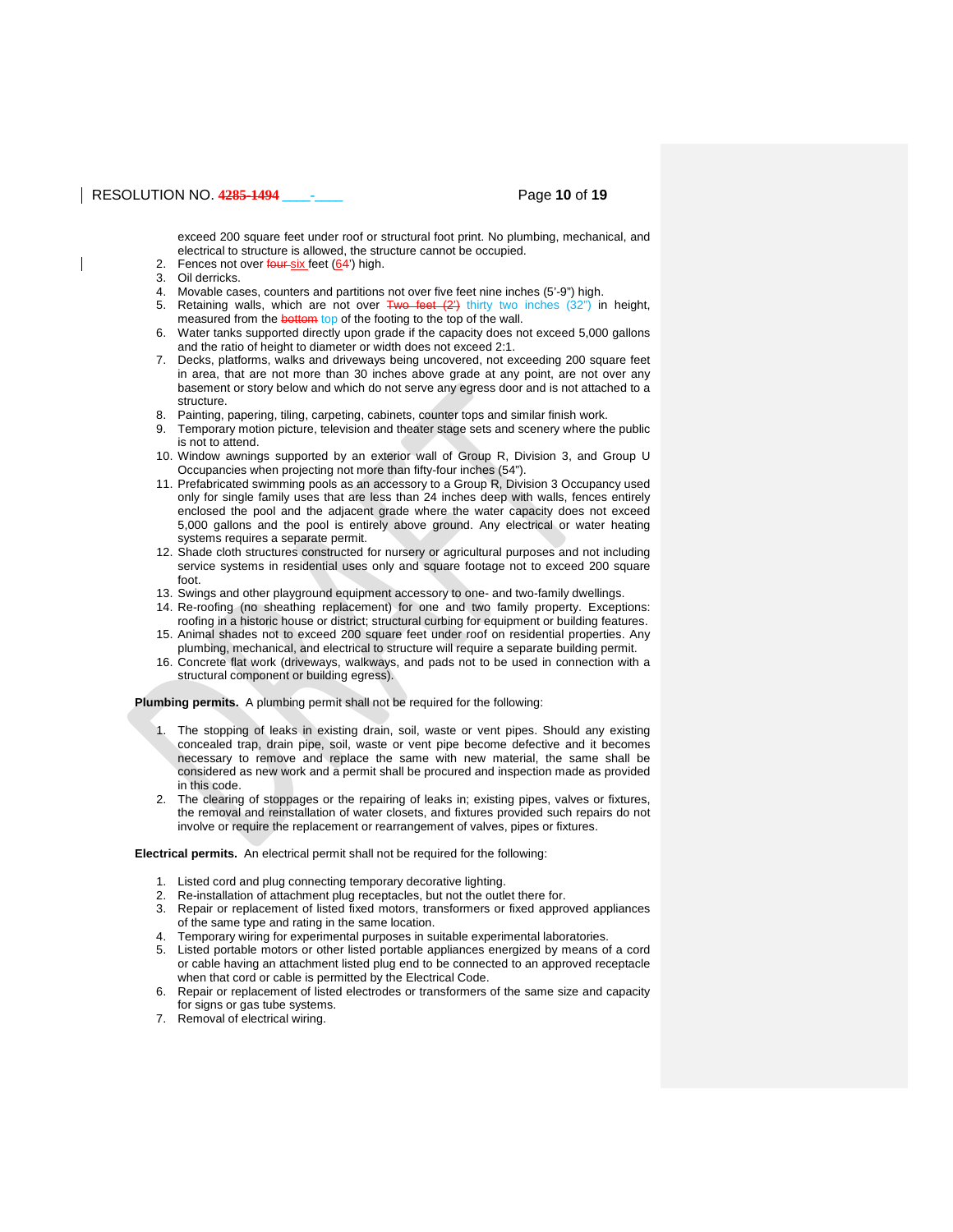## RESOLUTION NO. **4285-1494 \_\_\_\_-\_\_\_\_** Page **11** of **19**

- 8. Electrical wiring, listed devices, listed appliances, listed apparatus or listed equipment operating at less than 25 volts and not capable of supplying more than 50 watts of energy.
- 9. The wiring for temporary theater, motion picture or television stage sets where the public is not to attend.
- 10. Low-energy power, controls and signal circuit of Class II and Class III as defined in the Electrical Code.

**Mechanical permits.** A mechanical permit shall not be required for the following:

- 1. A listed portable plug-in heating appliance on approved circuit.
- 2. Listed portable plug-in ventilating appliances and equipment on approved circuit.
- 3. A listed portable plug-in cooling unit on approved circuit.
- 4. Steam, hot water or chilled water piping within any listed heating or cooling equipment or listed appliances regulated by this code.
- 5. The replacement of any minor part that does not alter the approval of equipment or an appliance or make such equipment or appliance unsafe.
- 6. A portable plug-in evaporative cooler on approved circuit, not roof mounted.
- 7. Self-contained refrigerating systems that contain 10 pounds (4.5 kg) or less of refrigerant, or that are actuated by motors of 1 horsepower (0.75 kW) or less.
- 8. Portable fuel cell appliances that are not connected to a fixed piping system and not interconnected to a power grid.

**Fuel Gas permits.** A fuel gas permit shall not be required for the following:

- 1. Any listed portable plug-in heating appliance on approved circuit.
- 2. Replacement of any minor part of equipment that does not alter approval of such equipment or make such equipment unsafe.

**SECTION 105.3.2 – Time limitation of application** is hereby deleted in its entirety and revised to read as follows:

**105.3.2 – Time limitation of application.** An application for a permit for any proposed work shall be deemed to have been abandoned 180 days after the date of approval or an approved permit has been issued. Such application shall be deemed abandoned and shall be expired. The Chief Building Official is authorized to grant an extension of time of up to 180 additional days. The extension shall be requested in writing and justifiable cause demonstrated prior to the expiration date.

**SECTION 105.5 – Expiration** is hereby deleted in its entirety and revised to read as follows:

**105.5 – Expiration.** Every permit issued shall become invalid unless the work authorized by such a permit has commenced within 180 days after its issuance, with approval of a valid inspection by the Building Safety Department as detailed in Section 110 and approval of subsequent valid inspections are obtained every 180 days thereafter. The Chief Building Official is authorized to grant up to one (1) extension of time for a period of not more than 180 days. All requests for extensions shall be in writing prior to the permit expiration and with justifiable cause demonstrated. Every permit issued shall become invalid within two and a half (2 1/2) years from the issued date regardless of all extensions of time. An expired permit shall only be renewed once provided no changes have been made or will be made in the original issued construction documents and the renewal application is submitted within one (1) year of the expiration date. Each extension will have a required fee of \$60.00 \$157.28per current adopted building fee schedule that shall accompany the written extension request. All permits allowed to expire and not eligible for re-instatement, will receive a Notice of Violation with no occupancy allowed, and have the Parcel put on hold until brought current.

### **SECTION 107 – SUBMITTAL DOCUMENTS**

**SECTION 107.1 – General** is hereby deleted in its entirety except the exception and revised to read as follows: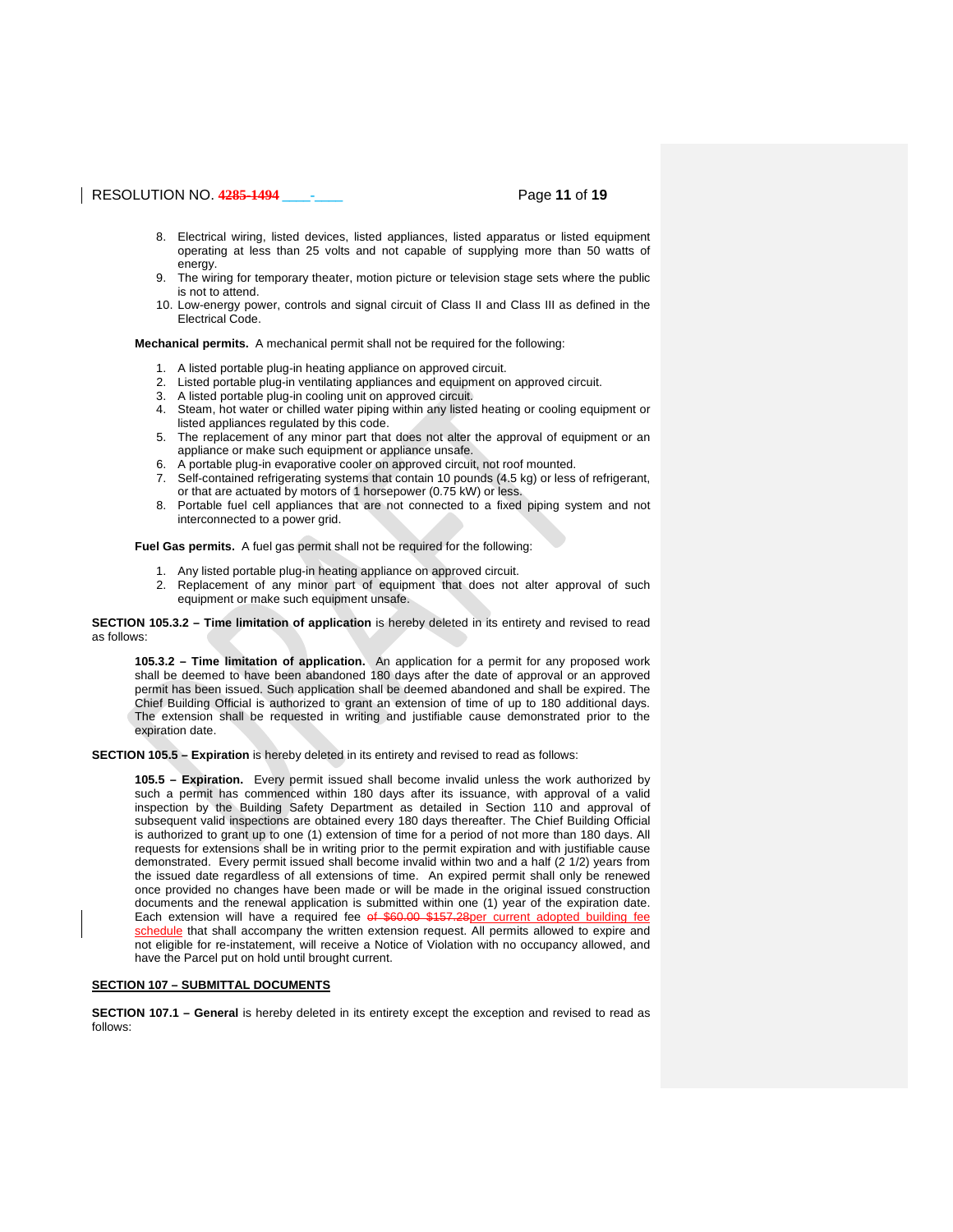## RESOLUTION NO. **4285-1494 \_\_\_\_-\_\_\_\_** Page **12** of **19**

**107.1 – General.** Submittal documents consisting of construction documents, statement of special inspections, geotechnical report; engineering calculations, and other data shall be submitted in two or more sets with each permit application. The construction documents for all disciplines shall be prepared by an Arizona licensed registrant when the building is regulated by the rules and regulations of the Arizona State Board of Technical Registration to require sealed plans by a qualified licensed registrant. The Chief Building Official may require the applicant submitting construction documents to demonstrate that state law does not require that the documents be prepared by an Arizona registrant.

**SECTION 107.2.1 – Information on construction documents** is hereby deleted in its entirety and revised to read as follows:

**107.2.1 – Information on construction documents.** Construction documents shall be dimensioned and drawn upon suitable material. Electronic media documents are permitted to be submitted when prior approval is obtained from the Chief Building Official. Construction documents shall be of sufficient clarity to indicate the location, nature and extent of the work proposed and show in detail that it will conform to the provisions of this code and relevant laws, ordinances, rules and regulations, as determined by the Chief Building Official. All braced wall lines, shall be indentified on the construction documents and pertinent information including, but not limited to, bracing methods, location and length of braced wall panels, attachment of braced wall panels to foundation and at top of braced wall lines shall be provided, and any other information that is deemed to be required by the Chief Building Official.

**SECTION 107.2.2 – Fire protection system shop drawings** is hereby deleted in its entirety and revised to read as follows:

**107.2.2 – Fire Protection Shop Drawings.** Shop drawings for the fire protections system(s) shall be submitted to the authority having jurisdiction (AHJ) as determined by Section 101.4.6 of this code for review and shall be approved by the AHJ prior to the start of system installation. The Chief Building Official shall receive official notification of such approval prior to continued inspections of work in areas where fire protection system(s) are required.

**SECTION 107.2.5 – Site plan** is deleted in its entirety and revised to read as follows:

**107.2.5 – Site plan.** The construction documents submitted with the application for a permit shall be accompanied by a site plan drawn to a defined scale showing the size and locations of all new construction and existing structures on the site, distances from all lot lines, the existing (native) and proposed final grade contour intervals, building pad elevations, finished floor elevations, drainage flow directions, utility line locations (water, gas, sewer, septic, and electrical) and cut and fill amounts of any grading. Plans must also include all required SWPPP locations and details. In the case of demolition, the 8  $\frac{1}{2}$ " x 11" plot plan shall show structure(s) to be demolished and the location and size of existing structure(s) to remain on the property. The Chief Building Official is authorized to waive or modify the requirement for a site plan when the application for permit is for alteration or repair or when otherwise warranted.

**SECTION 107.2.5.1 – Design Flood Elevations** as adopted by this jurisdiction.

**SECTION 107.3.3 – Phased approval** is hereby deleted in its entirety.

**SECTION 107.3.4.1 – Deferred submittals** is hereby amended and revised to read as follows:

**107.3.4.1 – Deferred submittals.** Deferred submittals of this code shall apply to all buildings, *EXCEPT* detached one- and two-family dwellings and multiple single family dwellings and their accessory structures as defined under the provisions of the Residential Code as adopted by this jurisdiction. Deferred items will require submittal of construction documents sets as set forth in Sections 107.1 and 107.2 to be examined and approved by the Chief Building Official as set forth in sections 107.3 and 107.3.1 prior to any work described in such deferred submittals being commenced.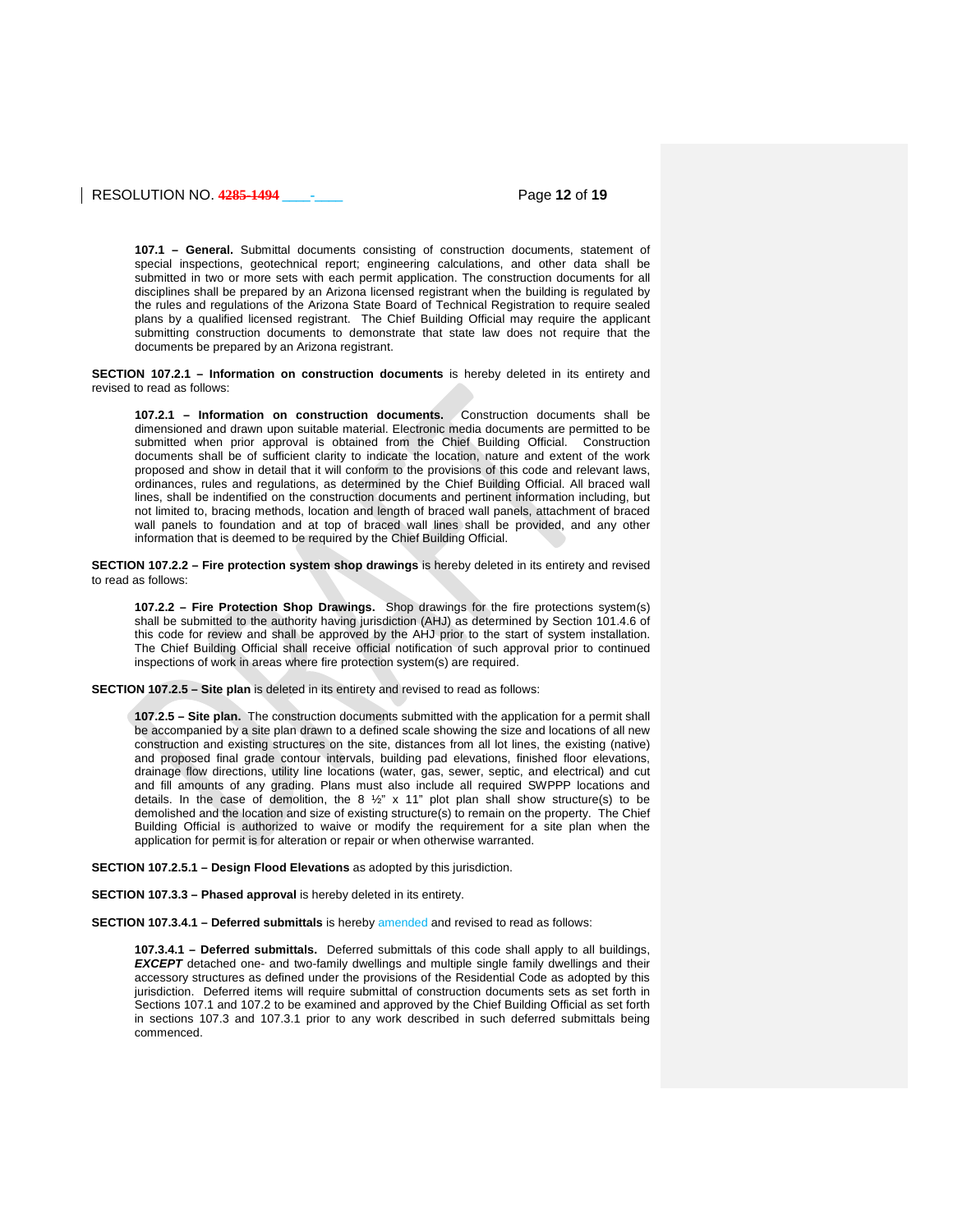RESOLUTION NO. **4285-1494 \_\_\_\_-\_\_\_\_** Page **13** of **19**

**SECTION 107.5 – Retention of construction documents** is hereby amended by State approved retention scheduled.

## **SECTION 108 TEMPORARY STRUCTURES AND USES**

**SECTION 108.3 – Temporary power** is amended by add the following sentence to the end of the paragraph.

**108.3 – Temporary power**. 1. Applicant must show due cause, obtain the Chief Building Official authorization prior to permit issuance, obtain separate permit and provide APS sign off for location.

## **SECTION 109 – FEES**

**SECTION 109 – FEES** is here by deleted in its entirety and revised as follows:

**109.1 – Payment of fees.** Fees shall be assessed in accordance with the provisions of this section or shall be as set forth in the fee schedule adopted by City of Prescott, and may be changed occasionally.

**109.2 – Schedule of permit fees and Valuations.** Valuations shall be determined as set forth in that certain document called "Building Valuation Data," as published by the International Code Council. Valuations per square foot shall be rounded up to the next whole dollar.

The annual publication of "Building Valuation Data" as published by the International Code Council shall automatically be adopted, effective January 1st of each year following publication, absent specific action to the contrary by the City of Prescott City Council. The same rounding described above shall be applied to the new valuations per square foot in each subsequent publication. A copy of the most current "Building Valuation Data" shall be kept on file by the Chief Building Official (as well as by the City Clerk) for public inspection.

Valuation for categories of construction not specifically covered by the applicable "Building Valuation Data" shall be established by the Chief Building Official in a separate listing (kept on file at the Community Development Office and also filed with the City Clerk for public inspection), and are expressly adopted herein and made a part hereof. The Chief Building Official shall annually review such valuations and make adjustments based on the valuations in the publication of "Building Valuation Data".

The value to be used in computing the building permit fee and building plan review fee shall be the total value of all construction work for which the permit is issued as well as all finish work, painting, roofing, electrical, plumbing, heating, air-conditioning, elevators, fire-extinguishing systems and other permanent equipment.

For all permit fee schedules see City of Prescott Resolution 3919-0805 4325-1534 or the current adopted permit fee resolution.

**109.3 – Plan review fees.** When submittal documents are required by Section 107, a deposit shall be paid at the time documents are submitted for plan review.

The plan review fees for electrical, mechanical and plumbing work shall be as shown in the Valuation and Fee Schedule.

The plan review fees specified in this section are separate fees from the permit fees specified in Section 109 and are in addition to the permit fees.

When submittal documents are incomplete or changed so as to require additional plan review or when the project involves deferred submittal items as defined in Section 107.3.4.1, an additional plan review fee shall be charged at the rate shown in the Valuation and Fee Schedule.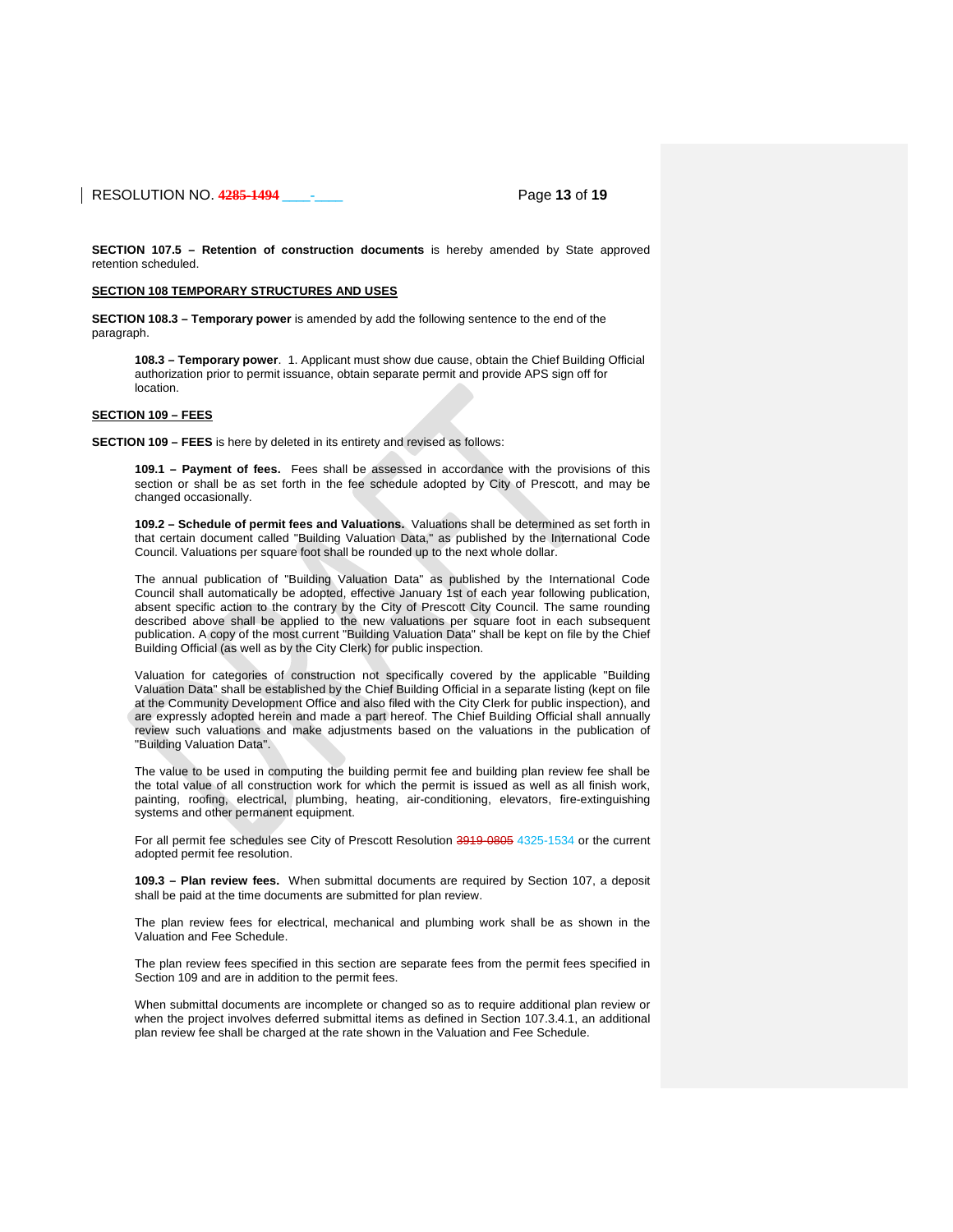## RESOLUTION NO. **4285-1494 \_\_\_\_-\_\_\_\_** Page **14** of **19**

**109.4 – Work commencing before permit issuance.** Any person who commences any work on a building, structure, electrical, gas, mechanical or plumbing system before obtaining the necessary permits shall be subject to a fee established by the Chief Building Official that shall be in addition to the required permit fees.

**109.5 – Investigation.** Whenever work for which a permit is required by this code has been commenced without first obtaining a permit, a special investigation may be made prior to a permit being issued for such work.

**Exception:** Repairs performed in an emergency situation where the application was submitted the next business day.

**109.5.1 – Investigation Permit Fee.** An investigation fee, in addition to the permit fee, shall be collected whether or not a permit is then or subsequently issued. The investigation fee shall be equal to the amount of the permit fee required by this code. The payment of such investigation fee shall not exempt an applicant from compliance with all other provisions of either this code; the technical codes, and from the penalty prescribed by law.

**109.6 – Related Fees.** The payment of the fee for the construction, alteration, removal or demolition for work done in connection to or concurrently with the work authorized by a building permit shall not relieve the applicant or holder of the permit from the payment of other fees that are prescribed by law.

### **109.7 – Fee Refunds**

The Chief Building Official may authorize refunding of a fee paid hereunder, which was erroneously paid or collected.

The Chief Building Official may authorize refunding of up to 80% of the building permit fee paid when no work and no inspections have been done under a permit issued in accordance with this code.

The Chief Building official may authorize refunding of up to 80% of plumbing, electrical, and mechanical fees paid when no work and no inspections have been done under a permit issued in accordance with this code.

The Chief Building Official may authorize refunding a plan review fee for a permit withdrawn after a deposit fee has been paid at the greater of the per-hour charge rate (minimum of one hour) or the calculated plan review fee. No refund of plan review fees is authorized once plan review on a plan has begun.

The Chief Building Official shall not authorize the refunding of any fee paid except upon written application filed by the original applicant no later than 180 days after the date of fee payment.

### **SECTION 110 – INSPECTIONS**

**SECTION 110 – INSPECTIONS** is deleted in its entirety and revised to read as follows:

### **SECTION 110 – INSPECTIONS**

**110.1 – General**. Construction or work for which a permit is required shall be subject to inspection by the Chief Building Official or appointed deputies and such construction or work shall remain accessible and exposed for inspection purposes until approved. Approval as a result of an inspection shall not be construed to be an approval of a violation of the provisions of this code or of other ordinances of the jurisdiction. Inspections presuming to give authority to violate or cancel the provisions of this code or of other ordinances of the jurisdiction shall not be valid. It shall be the duty of the permit applicant to cause the work to remain accessible and exposed for inspection purposes. Neither the Chief Building Official or appointed deputies, nor the jurisdiction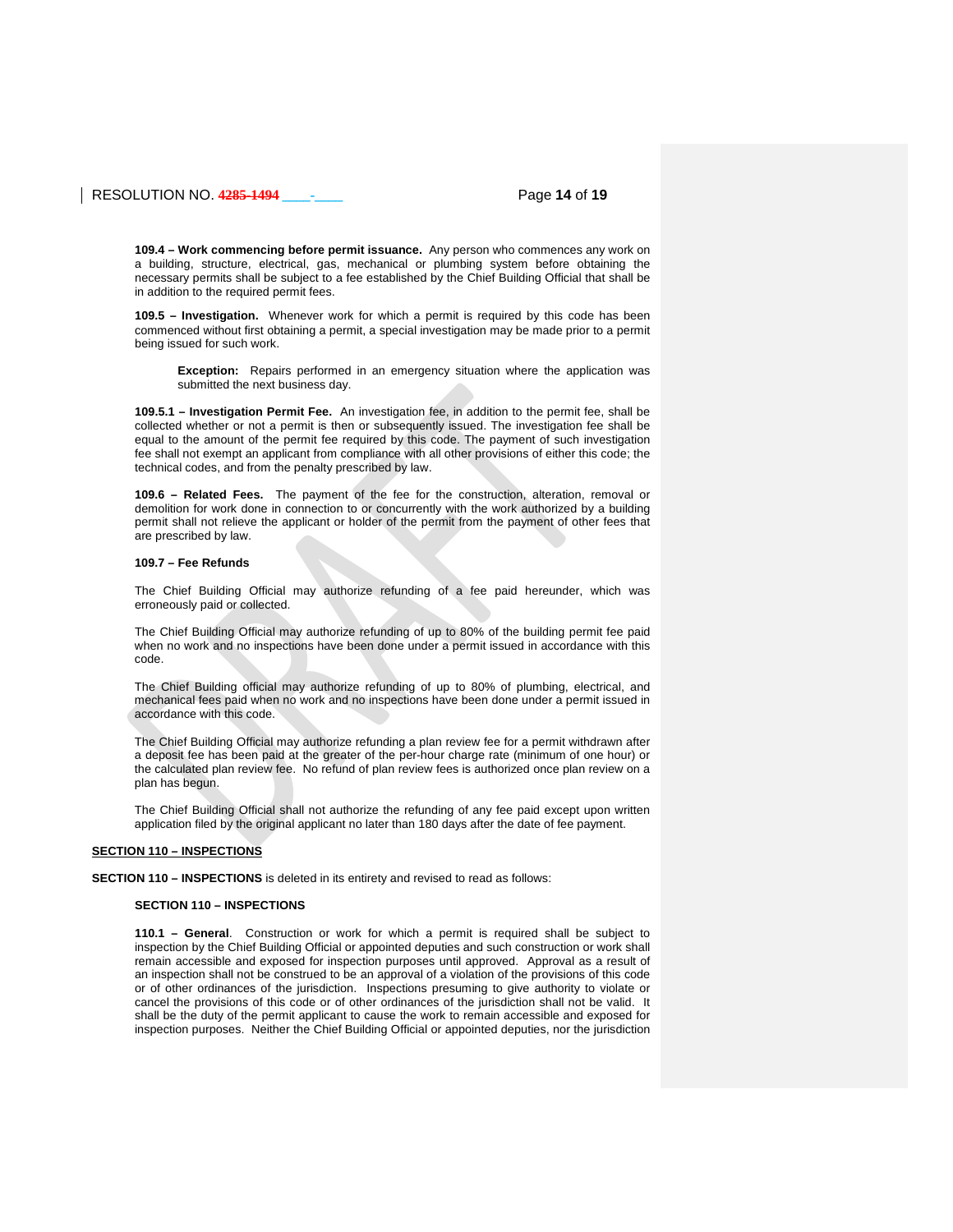## RESOLUTION NO. **4285-1494 \_\_\_\_-\_\_\_\_** Page **15** of **19**

shall be liable for expense entailed in the removal or replacement of any material required to allow inspection**.**

A survey of the property, as done by an Arizona licensed surveyor may be required by the Chief Building Official to verify that buildings, structures and related features are located in accordance with the approved plans.

**110.2 – Preliminary inspection.** Before issuing a permit, the Chief Building Official is authorized to examine, or cause to be examined, the buildings, structures and sites for which an application has been filed.

**110.3 – Required inspections.** The Chief Building Official or appointed deputies, upon notification, shall make the inspections set forth in Sections 110.3.1 through 110.3.15 or any other inspection as deemed necessary by the Chief Building Official. The Chief Building Official may modify inspections by policy as required.

**110.3.1 – Footing**. Footing inspection shall be made after excavations are complete and any required reinforcing steel is in place. For concrete footings, any required forms shall be in place prior to inspection. As required by ACI standards, all vertical steel shall be tied in place at the time of footing inspection.

**110.3.2 – Stem wall/grout**. Stem wall inspections of masonry or formed concrete walls, shall be made prior to any grout or concrete being placed after the masonry units or required forms are completed and any required reinforcing steel installed with proper laps, splices etc, including the installation of any required framing attachments, which shall be secured to the un-grouted masonry units or concrete wall forms.

**110.3.3 – Reinforced masonry, insulating concrete form (ICF) and conventionally formed concrete wall inspection.** Reinforced masonry walls, insulating concrete form (ICF) walls and conventionally formed concrete walls shall be inspected after plumbing, mechanical and electrical systems embedded within the walls, and reinforcing steel are in place and prior to placement of grout or concrete. Inspection shall verify the correct size, location, spacing and lapping of reinforcing. For masonry walls, inspection shall also verify that the location of grout cleanouts and size of grout spaces comply with the requirements of this code.

**110.3.4 – Concrete slab and under-floor inspection**. Concrete slab and under-floor inspections shall be made after in-slab or under-floor reinforcing steel and building service equipment, conduit, piping accessories and other ancillary equipment items are in place, but before any concrete is placed or floor sheathing installed, including the sub floor. Residential building concrete slab inspections shall include the garage floor.

**110.3.5 – Floodplain inspections.** For construction in areas prone to flooding, as determined by the City of Prescott Flood Maps and the City of Prescott Flood Engineer, upon placement of the lowest floor, including the basement, and prior to further vertical construction, the Chief Building Official shall require submission of documentation, prepared and sealed by a registered design professional, of the elevation of the lowest floor, including the basement, or as required by City of Prescott Flood Engineer.

**110.3.6 – Plumbing, mechanical, gas and electrical systems inspection**. Rough inspection of plumbing, mechanical, gas and electrical systems shall be made prior to covering or concealment, before fixtures or appliances are set or installed, and prior to slab pours, or at the time of rough-in inspection prior to insulation.

**Exception**: Back-filling of ground-source heat pump loop systems tested in accordance with Sections M2105.1 of the *2012 2018* International Residential Code and 1208.1.1 of the *2012 2018* International Mechanical Code prior to inspection shall be permitted.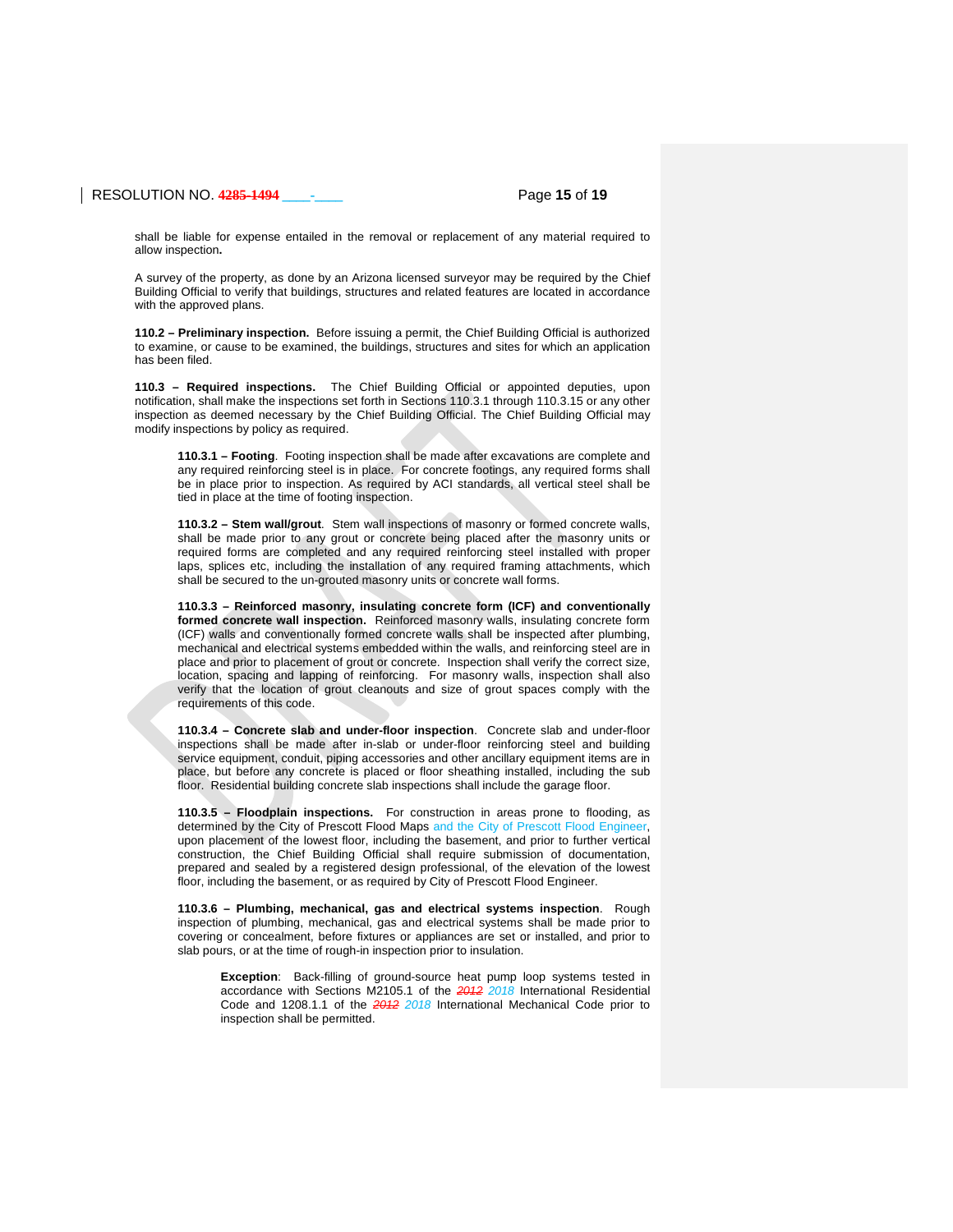## RESOLUTION NO. **4285-1494 \_\_\_\_-\_\_\_\_** Page **16** of **19**

**110.3.7 – Roof nailing and exterior braced wall panels.** Roof nailing and exterior braced wall panel inspection shall be made after the roof deck sheathing, exterior wall sheathing, and required wall framing attachments are in place and prior to the installation of the roofing material and exterior wall covering. All required wall framing attachments to the foundation and stem wall systems shall be in place.

**110.3.8 – Framing and exterior lath.** Framing inspection shall be made after all framing, fire-blocking, windows, and bracing are in place and pipes, chimneys and vents to be concealed are complete and the rough electrical, plumbing, heating, wiring, pipes and ducts are installed. All penetrations through the floor and through the top plate into the attic must be sealed.

**110.3.9 – Water-resistive and/or Air barrier.** A moisture barrier inspection shall be performed after all flashings, windows, and moisture barrier is installed prior to the installation of any exterior wall covering**.** Certified installer certificate from barrier manufacture can be submitted at rough in inspection in lue of building wrap/ barrier being inspection for water resistive and air barrier installed.

**110.3.10 – Energy Efficiency Inspections.** Insulation inspection shall be made after frame and exterior lath inspection and all rough plumbing, mechanical, gas, and electrical systems are approved and prior to covering or concealment. Blown or sprayed roof/ceiling insulation may be verified before final inspection with markers affixed to the trusses or joists and marked with the insulation thickness by one inch (1") high numbers. A minimum of one (1) marker provided for each 300 square feet of area with numbers to face the attic access opening. In lieu of an insulation inspection, a certification from the insulation installer may be submitted. Wall Air Barrier must be approved prior to lath inspections.

**110.3.11 – Gypsum board.** An inspection shall be made of the gypsum board, interior and exterior, before any joints and fasteners are taped and finished.

**110.3.12 – Fire-resistant penetrations and fire-resistance-rated construction inspection.** Protection of joints and penetrations in fire-resistance-rated assemblies shall not be concealed from view until inspected and approved. Where fire-resistancerated construction is required between dwelling units or due to location on property, the Chief Building Official or appointed deputies shall require an inspection of such construction after all lathing and/or wallboard is in place, but before any plaster is applied, or before wall board joints and fasteners are taped and finished.

**110.3.13 – Special inspections**. For special inspections, see Section 1704 of the *2012 2018* International Building Code and technical guidelines as adopted by this jurisdiction.

**110.3.14 – Other inspections.** In addition to the inspections specified above the Chief Building Official or appointed deputies is authorized to make or require other inspection of any construction work to ascertain compliance with the provisions of this code and other laws that are enforced by the Jurisdiction having Authority.

**110.3.15 – Final inspection.** Final inspection shall be made after the permitted work is complete and prior to occupancy.

**110.4 – Inspection agencies.** The Chief Building Official is authorized to accept reports of approved inspection agencies, provided such agencies satisfy the requirements as to qualifications and reliability and have obtained prior approval.

**110.5 – Inspection requests.** It shall be the duty of the holder of the building permit or their duly authorized agent to notify the Chief Building Official or appointed deputies when work is ready for inspection. It shall be the duty of the permit holder to provide access to and means for inspections of such work that are required by this code.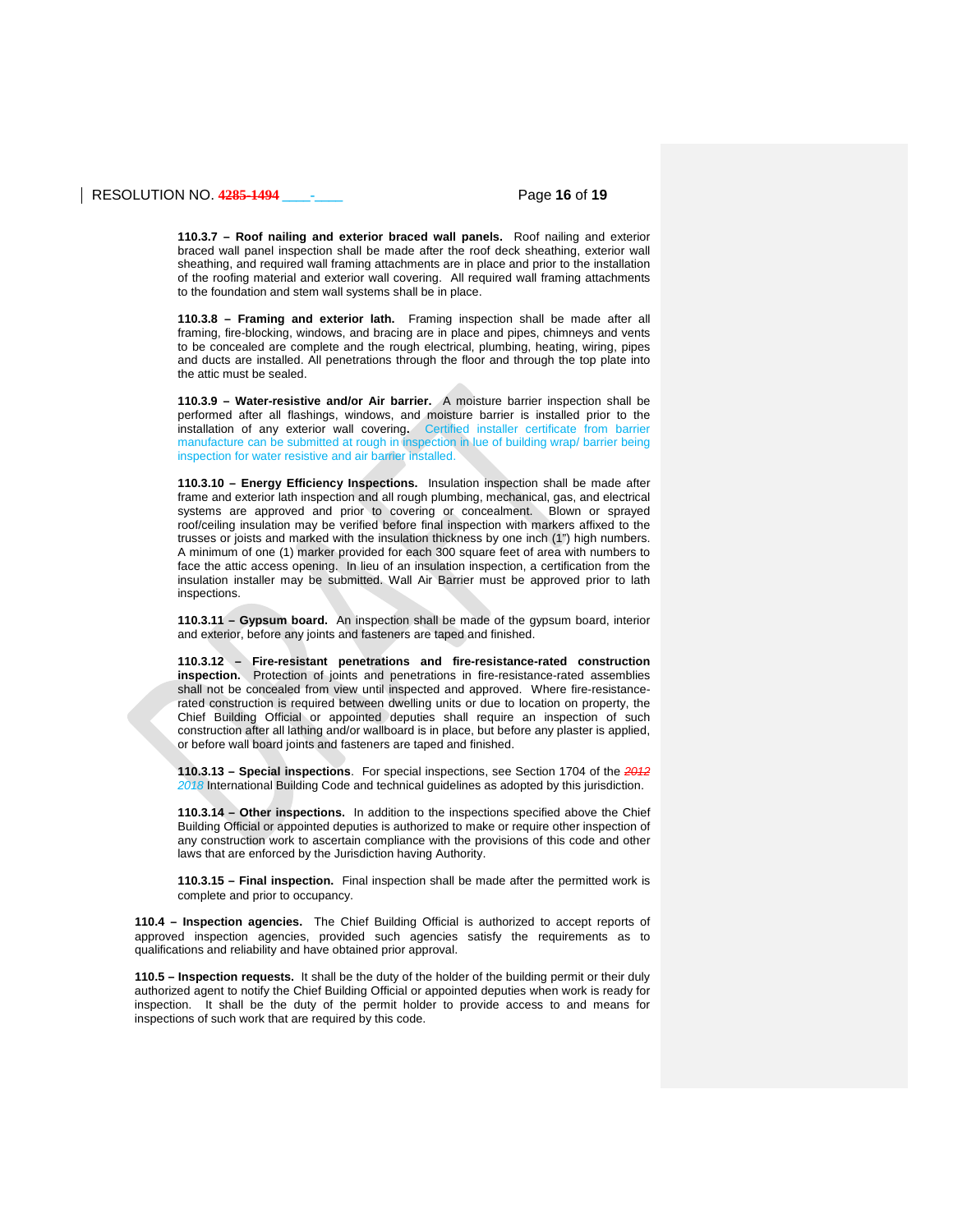## RESOLUTION NO. **4285-1494 \_\_\_\_-\_\_\_\_** Page **17** of **19**

**110.6 – Approval required**. Work shall not be done beyond the point indicated in each successive inspection without first obtaining the approval of the Chief Building Official or appointed deputies. The Chief Building Official or appointed deputies, upon notification, shall perform the requested inspection and shall either indicate the portion of the construction that is satisfactory as completed, or notify the permit holder or his or her agent wherein the same fails to comply with this code. Any portions that do not comply shall be corrected and such portion shall not be covered or concealed until authorized by the Chief Building Official or appointed deputies.

**110.7** – **Re-inspection.** A re-inspection fee may be assessed for each inspection or reinspection when such portion of work for which inspection is called is not complete or when corrections called for are not made. The Re-inspect fee will apply on the  $4<sup>th</sup> 3<sup>rd</sup>$  inspection attempt. To obtain a re-inspection, the applicant shall pay the re-inspection fee as set forth in the fee schedule adopted by this jurisdiction. In instances where re-inspection fees have been assessed, additional inspection of the work will not be performed until the required fees have been paid.

## **SECTION 111 – CERTIFICATE OF OCCUPANCY/ CERTIFICATE OF COMPLETION**

**SECTION 111.1 – Use and Occupancy** is hereby amended as follows:

### **111.1 – Use and Occupancy. Adding last sentence as follows: "Certificate of occupancy is to be maintained on the premises."**

**Exception:** Certificates of Occupancy or Certificate of Completion are not required for work exempt from permits under Section 105.2, accessory buildings or structures on residential properties being used for non-habitable residential purposes. Certificates of Completion shall be issued on permits issued as a Shell Building. Certificates of Completion shall not authorize occupancy.

## **SECTION 113 – BOARD OF APPEALS**

**SECTION 113 – Board of appeals** is hereby deleted in its entirety and revised to read as follows:

### **SECTION 113 – BOARD OF APPEALS**

**113 .1 – General.** In order to hear and decide appeals of order, decisions or determinations, made by the Chief Building Official relative to the application and interpretation of the technical there is hereby created the Building Safety Advisory and Appeals Board, pursuant to ARS §9-862.

**Number of Board Members.** The Building Safety Advisory and of nine (9) voting members appointed by the City of Prescott Council for a four-<br>led so that no more than two (2) terms expire in each year. The City of Presc scheduled so that no more than two  $(2)$  terms expire in shall fill vacancies for unexpired terms**.**

**113 .3 – Members of Board.** Members of the Board of Advisory and Appeals shall be residents City of Prescott and shall include representatives in the multimed representative are available and willing to serve:

- An architect duly licensed in the State of Arizona.
- $\epsilon$  licensed in the State
- A general contractor duly licensed or prior licensed.
- A person representing the public and is resident of City of Prescott with extensive knowledge in construction matters.
- <sub>the duly licensed or extensive knowledge in the electrical, mechanical or plumbing</sub> trades.
- The Chief Building Official shall be an ex officio member and shall have no vote upon matters before the board and shall act as Secretary to the board.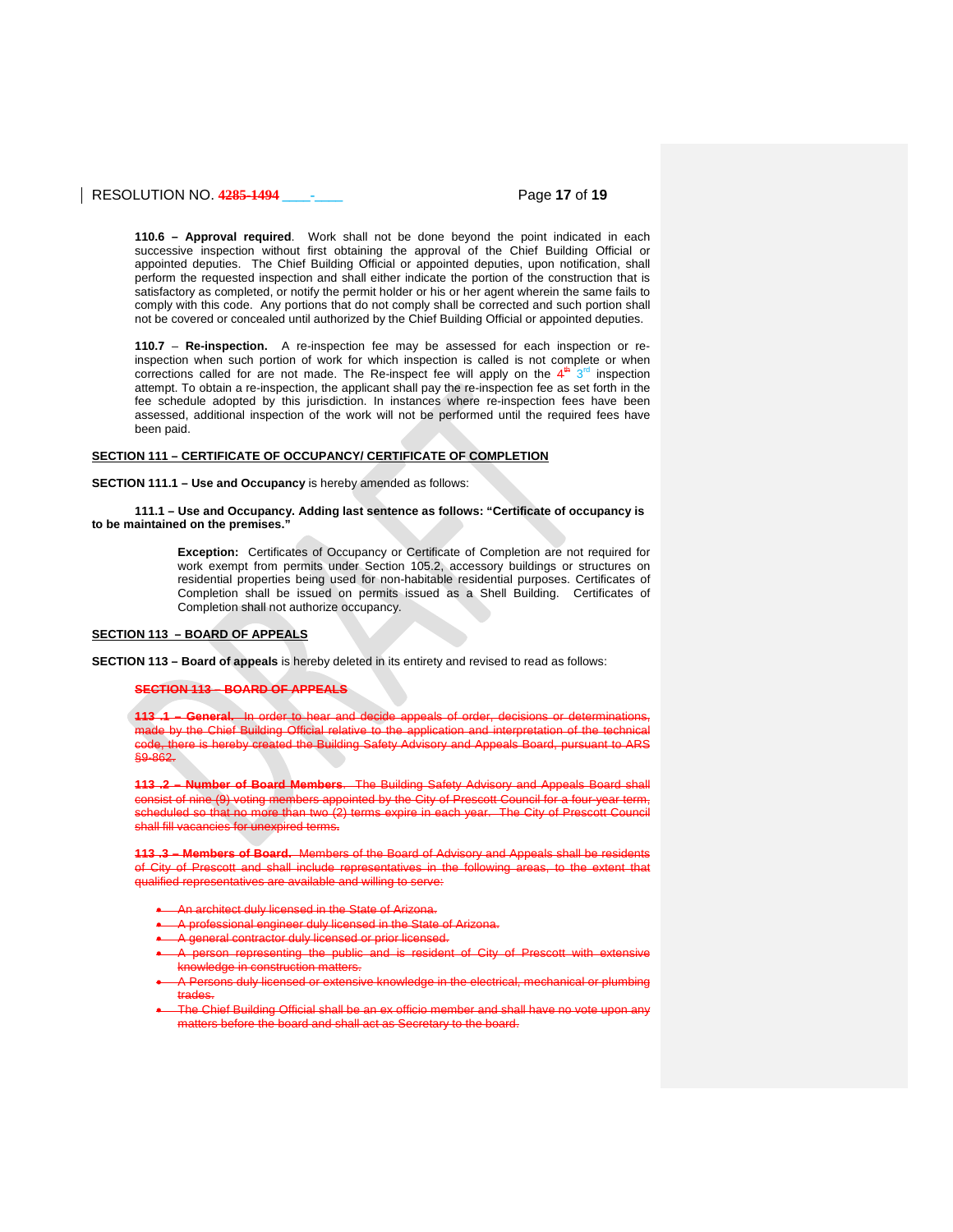## RESOLUTION NO. **4285-1494 \_\_\_\_-\_\_\_\_** Page **18** of **19**

## **SECTION 113 – ADVISORY AND APPEALS BOARD**:

## **SECTION 113 – Advisory and Appeals Board**

**113 .1 – General.** In order to hear and decide appeals of orders, decisions or determinations made by the Chief Building Official relative to the application and interpretation of the technical code, there is hereby created the Building Safety Advisory and Appeals Board.

**113 .2 – Number of Board Members**. The Building Safety Advisory and Appeals Board shall consist of five (5) voting members appointed by the City Council of Prescott for a four-year term, scheduled so that no more than two (2) terms expire in a given year. The City of Prescott Council shall fill vacancies for unexpired terms**.**

**113 .3 – Members of Board.** Members of the Advisory and Appeals Board shall include representatives in the following areas, to the extent that qualified representatives are available and willing to serve:

- An architect or a professional engineer duly licensed or prior licensed in the State of Arizona, held in good standing.
- A general contractor, duly licensed or prior licensed, held in good standing.
- One or two persons representing the public and who are residents of the City of Prescott, with extensive knowledge relating to construction matters.
- One or two persons duly or prior licensed, or possessing extensive knowledge in the electrical, mechanical, or plumbing trades.
- The Chief Building Official shall be an ex officio member, shall have no vote upon any matters before the Board, and shall provide a Secretary to the Board that shall also have no vote upon any matters before the Board.
- **113 .4 – Duties of Building Safety Advisory and Appeals Board**.
	- The Building Safety Advisory and Appeals Board shall hear appeals of orders, decisions or determinations made by the Chief Building Official relative to the application and interpretation of the technical code, including suitability of alternative materials and methods of construction, effectiveness, efficiency, responsiveness, code content, geographic coverage, and any other matters of concern to the Board.
	- 2. Findings shall be advisory to the Chief Building Official.
	- 3. The Board shall act as technical advisory in the formation and acceptance of adopting Building Codes and Ordinances in the City of Prescott.

**113 .5 – Limitation of Authority.** The Building Safety Advisory and Appeals Board shall have no authority relative to interpretation of the administrative provisions of this code or the administrative provisions of the technical codes nor shall the Board be empowered to waive requirements of either this code or the technical codes.

### **PART II FINDINGS AND DECLARATION**

The City of Prescott Council, Arizona specifically and expressly finds and declares that the nature and uniqueness of the climate, terrain, and location does necessitate and demand specific amendments to the City of Prescott *2012 2018* Administrative Building Code, which are stated in this Exhibit "A".

The provisions of this resolution and the code it incorporates are hereby declared to be severable, and if any section, sentence, clause or phrase of this ordinance shall, for any reason, be held to be invalid or